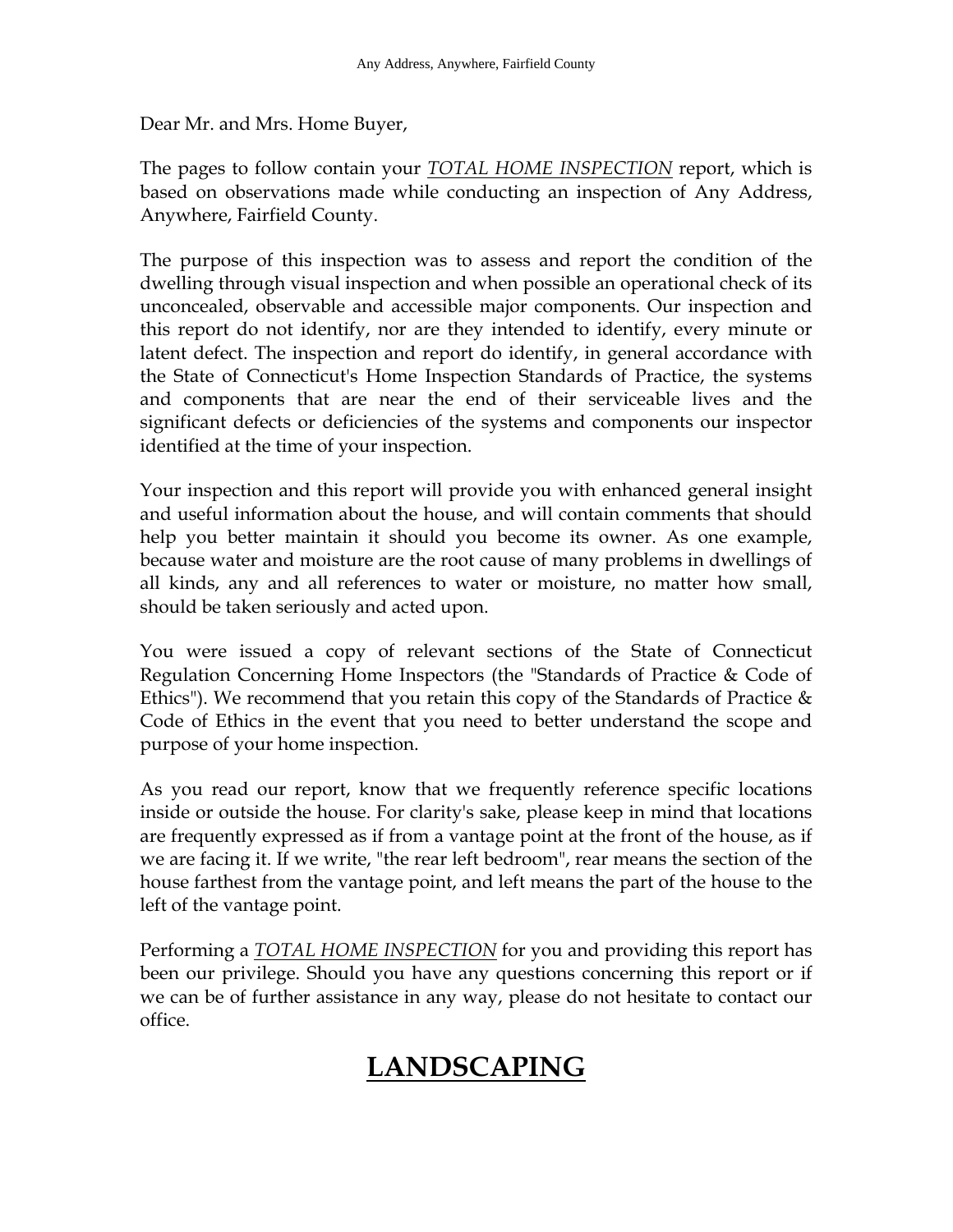At this time of year, non-coniferous trees are seasonally dormant. As a result we cannot offer an evaluation of their condition. We suggest that you examine the trees on the property, in the spring, to determine if any dead trees or branches are overhanging or in a position to harm the building structure and grounds or cause injuries should they fall.

The plantings appeared to be in generally acceptable condition. Going forward, no vegetation should be allowed to touch the exterior cladding or foundation or to obstruct a window view. Ideally, a minimum of twelve inches of clearance should be maintained between shrubs and exterior cladding and windows to prevent moisture from being trapped against the building structure, which may promote rot on and beneath vulnerable exterior components.

Although our inspector did not inspect the building, it should be noted that the tendrils of the vines clinging to the potting shed can damage vulnerable exterior cladding, materials beneath the siding and trim components. The foliage can also provide an inviting environment for moisture and insects. Consider removing the offending vines.

The lawn was in generally acceptable condition, although spotty areas were observed. With an open tree canopy and proper, consistent maintenance, the lawn's appearance would likely improve over the next year or two.

Most of the perimeter grading around the foundation was only marginally pitched, which could result in water collecting against the foundation. At least six feet of pitch must be maintained, with a minimum of 1 inch per foot, for all soil grading away from the foundation. This will aid in proper drainage of roof and surface water, which will help minimize pressure on the foundation walls and help minimize the chance of water seepage into the lower level of the building.

It may be necessary to install window wells around the rear basement windows in order to build up the soil level as recommended above. Keeping the wells clean will help avoid an inviting environment for insects or rot and help permit the at-grade or sub-grade levels to be properly ventilated when necessary. We recommend that the wells be protected with clear plastic covers to prevent water accumulations in the wells and to help minimize pressure on the foundation walls and possible seepage into the at-grade or sub-grade levels.

## **DRIVEWAY & ENTRANCE**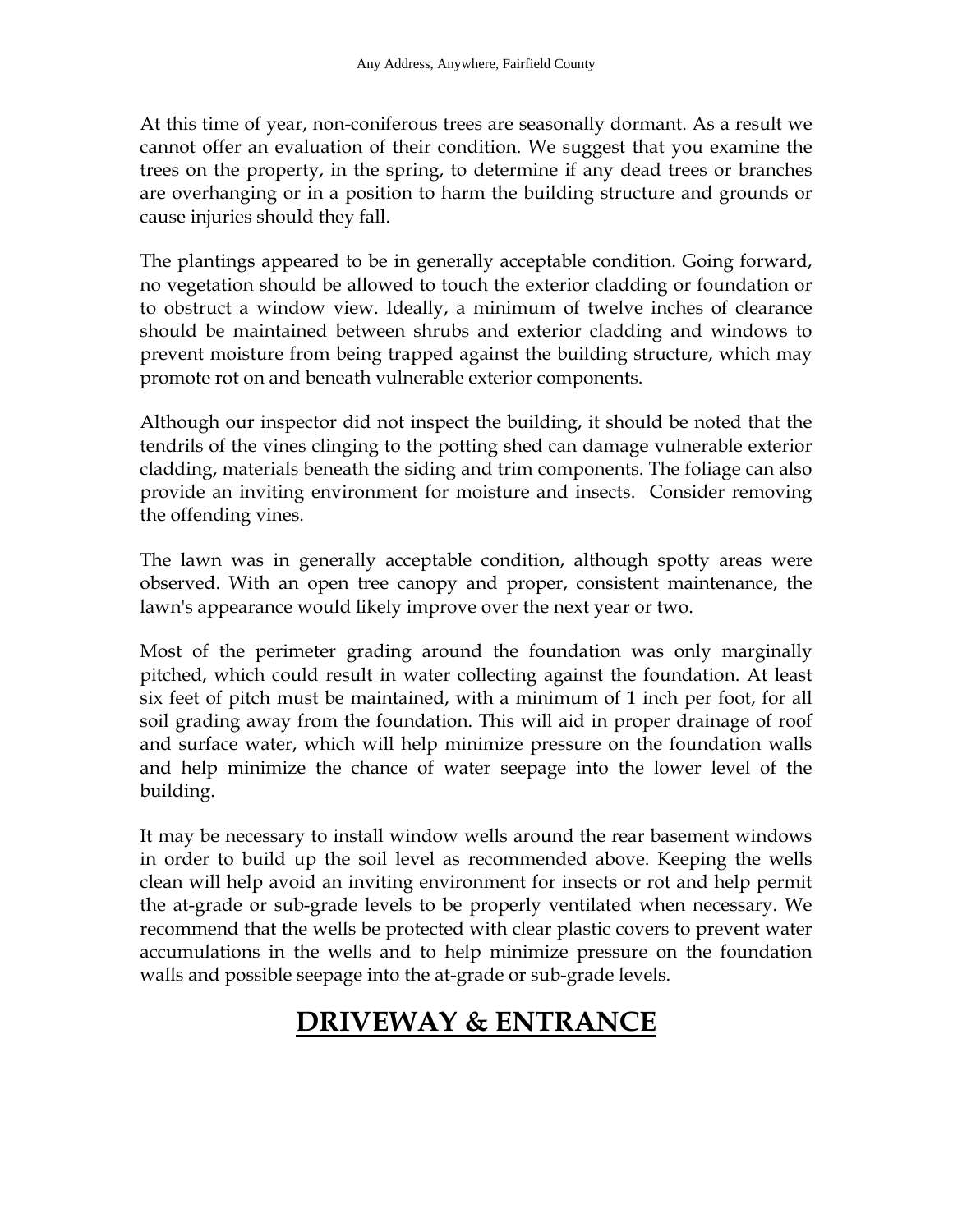The driveway approach, drainage, surface, lighting, turnaround area and walks were in acceptable condition.

It is important that your house number be displayed on the surface of the house. Consider installing the number so that it may be seen from Good Hill Road, or at least from the driveway by day or night, which would be beneficial in the event of an emergency.

To help keep the driveway gravel from running onto the surrounding surfaces, define the perimeters of the driveway with materials such as stones and/or landscaping beams.

The property's driveway and left side entrance to the basement area are equipped with drains, which should be kept clean and free flowing at all times to permit them to perform their designed function.

We recommend that a qualified person install suitable railings where there are three or more steps, for example at the rear patio-to-rear yard steps, at the left side patio steps and at the rear left side entrance to the basement steps, for your safety, to reduce the potential for falls and for ease of passage.

We recommend that you replace the missing storm/screen doors at the two front entrances and at the right side entrance for your comfort and convenience.

Keeping the entrances clear of leaves, debris and snow accumulations will help prevent water intrusion into the lower levels and living areas, and will help reduce the likelihood of rot development at vulnerable wood components.

# **BUILDING EXTERIOR**

The roofs are gable and shed styles. The roofs are clad with asphalt, tab shingles and asphalt roll roofing. The main house roof was inspected from its surfaces. Because of the excessive pitch of the detached garage roof, our inspector was unable to safely gain access the roof surfaces. The garage roof was inspected from the ground with binoculars. Our inspection and reported evaluation are based on what we could see from this perspective.



The roof surfaces were showing normal wear and they were generally in acceptable

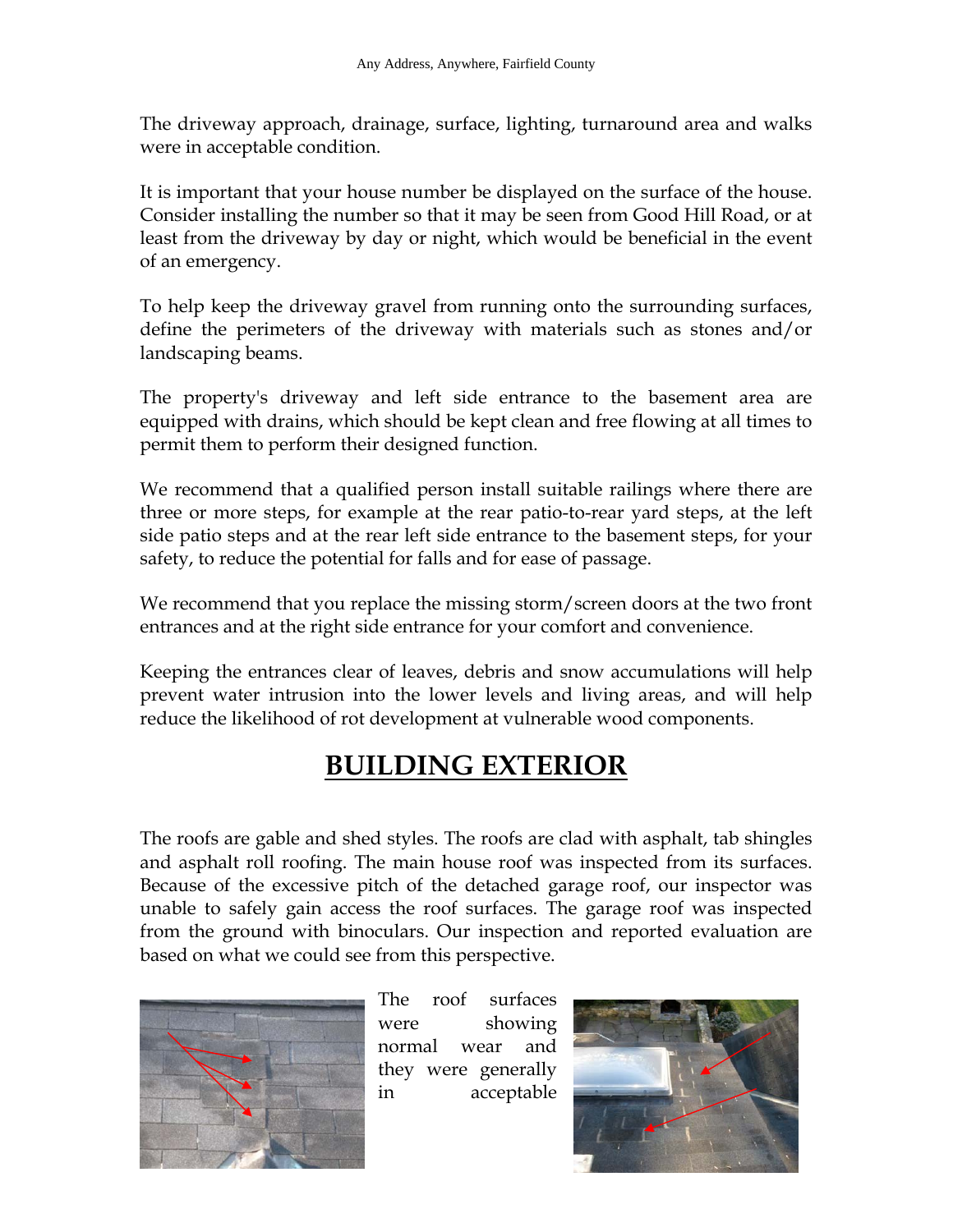condition. The loose shingles over the main house's front entrance area (see photo - above left) should be secured and the tarred shingles (see photo - above right for example) on the main house should be maintained as required to help ensure a weather tight roof surface.

Some of the roof flashing needs to be refastened and caulked to help keep it water tight. We recommend that the offending flashing area be replaced when the roof surface is replaced.

Portions of the roof and chimney flashings were inaccessible for inspection. Where visible, some of the visible roof flashings and chimney flashings have been tarred which possibly indicates past leakage. Some of the roof flashing on the upper rear center shed roof needs to be resealed. Keep the tar in good condition to help ensure a weather tight surface. They should be re-coated at least every couple of years. You should consider replacing the offending flashing when the roof surface is replaced.

The chimney is masonry. The chimney was in generally acceptable condition. The tops of the chimney flues were capped therefore the interiors of the chimney's flues could not be inspected from that vantage point.

The gutters were in generally acceptable condition and they should be

maintained as required. Portions of the guttering system require cleaning now and at least every spring and multiple times in the fall in the future. If these gutters are not cleaned, you will experience ant infestation and a general rotting condition. Periodically check all joints for leaks and caulk where it is required.



The sagging sections of gutter at the front left and front right of the house should be re-pitched as required. All gutters should be pitched toward their downspouts and the leaders should terminate as far from the building as practical. Gutters and rain leaders must remain free flowing at all times.

The entire detached garage has not been fitted with gutters and portions of the house have not been fitted with gutters (e.g. lower front left corner, right side shed roof and the rear of the building). We recommend that guttering systems be installed to carry rainwater away from the structures. Again, all gutters should be pitched toward their downspouts and all rain leaders should terminate as far away from the building as practical.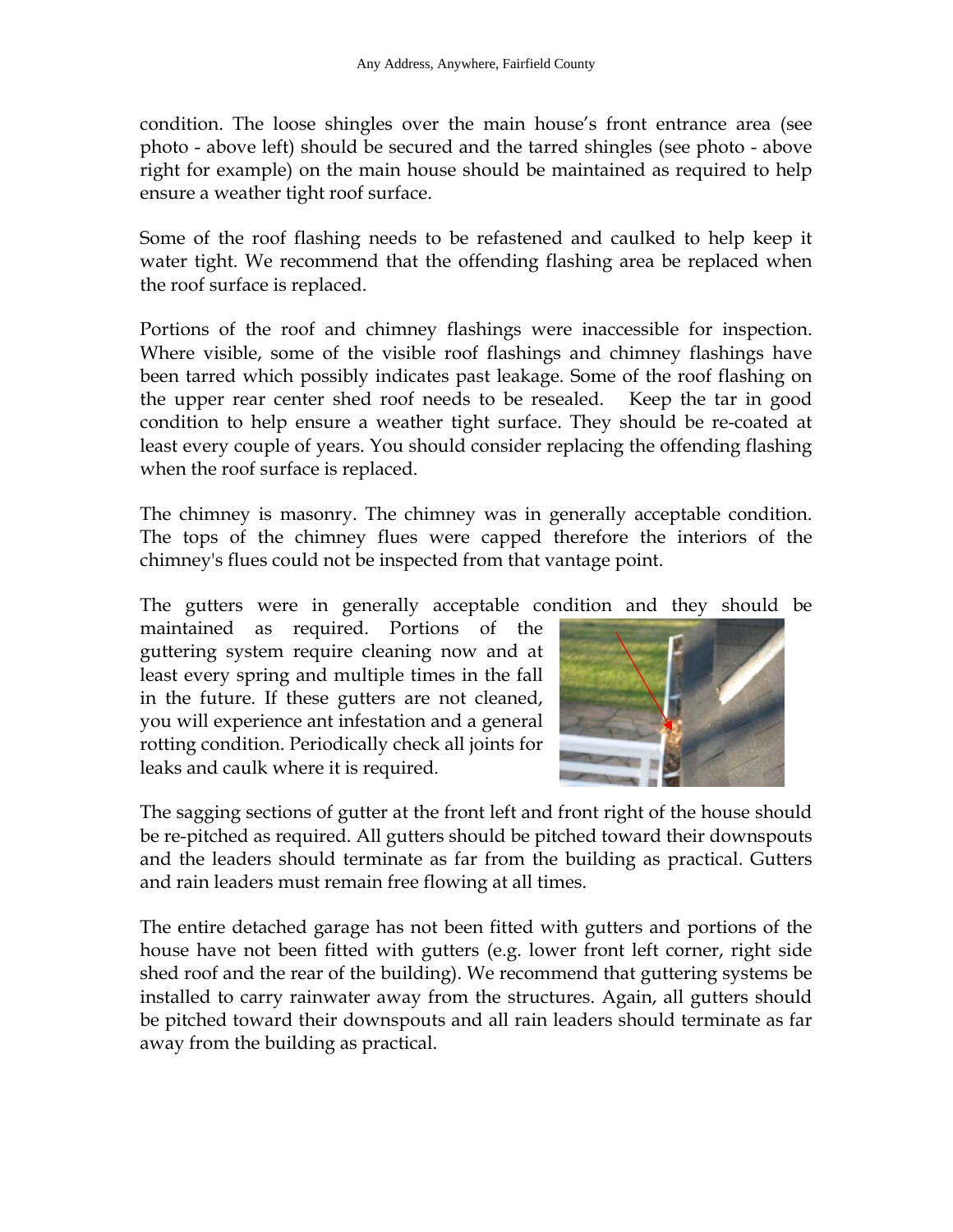All rain leaders terminating into in-ground receptacles must remain free flowing at all times. Underground systems are vulnerable to clogging and should be checked annually.

The primary windows are wood-framed, single-glazed, casement sashes; woodframed, single-glazed, awning sashes, wood-framed, double-glazed (insulated), awning sashes and vinyl-framed, double-glazed (insulated), awning sashes. The newer wood-framed, double-glazed (insulated), awning sash and vinyl-framed, double-glazed (insulated), awning sash windows were in generally acceptable condition (see below). It is not uncommon, after a period of time, for insulated glass units to lose their seals and develop condensation between the layers of glass. This is normal and eventually happens to all insulated glass (see below). The wood-framed, single-glazed, casement sash windows and the wood-framed, single-glazed, awning sash windows appeared to be older. Some of the windows require maintenance and/or repairs, for example the windows that were stuck and require freeing for your comfort and convenience (e.g. in the front right bedroom (rear right window), in the 2nd floor hall bathroom (rear window), in the rear center bedroom (both rear windows), in the master bedroom (rear right window), in the living room (rear right window) in the right side office/bedroom (both rear windows and the right side window), in the dining room, in the breakfast nook (all three left side windows), in the front left bedroom (left side window), etc. It should be noted that some of the older, woodframed, single-glazed, awning sash windows were covered by storm panels and they were inaccessible for inspection (e. g. front entrance area, living room (x3), etc.) therefore no evaluation of those windows, their components or their functionality will be included in this report. The missing winding handles for the windows should be replaced for your convenience. All of the windows should be maintained as required to close snugly for added energy efficiency and security. The windows' tracks should be kept clean and lubricated for ease of operation.

The insulated glass panel seals of the hinged windows (e.g. in the breakfast nook and some of the fixed windows (eg. master bedroom suite (x4) appear to have failed. Condensation and fog are evident between the layers of glass. This is not correctable without replacement.

There were some windows from which the screen and storm components were missing. Verify with the owner as to the availability and condition of storms and screens for all the windows. Remember that window screens are not designed to prevent children from falling out of the windows. We recommend that you prevent children from getting too close to any windows.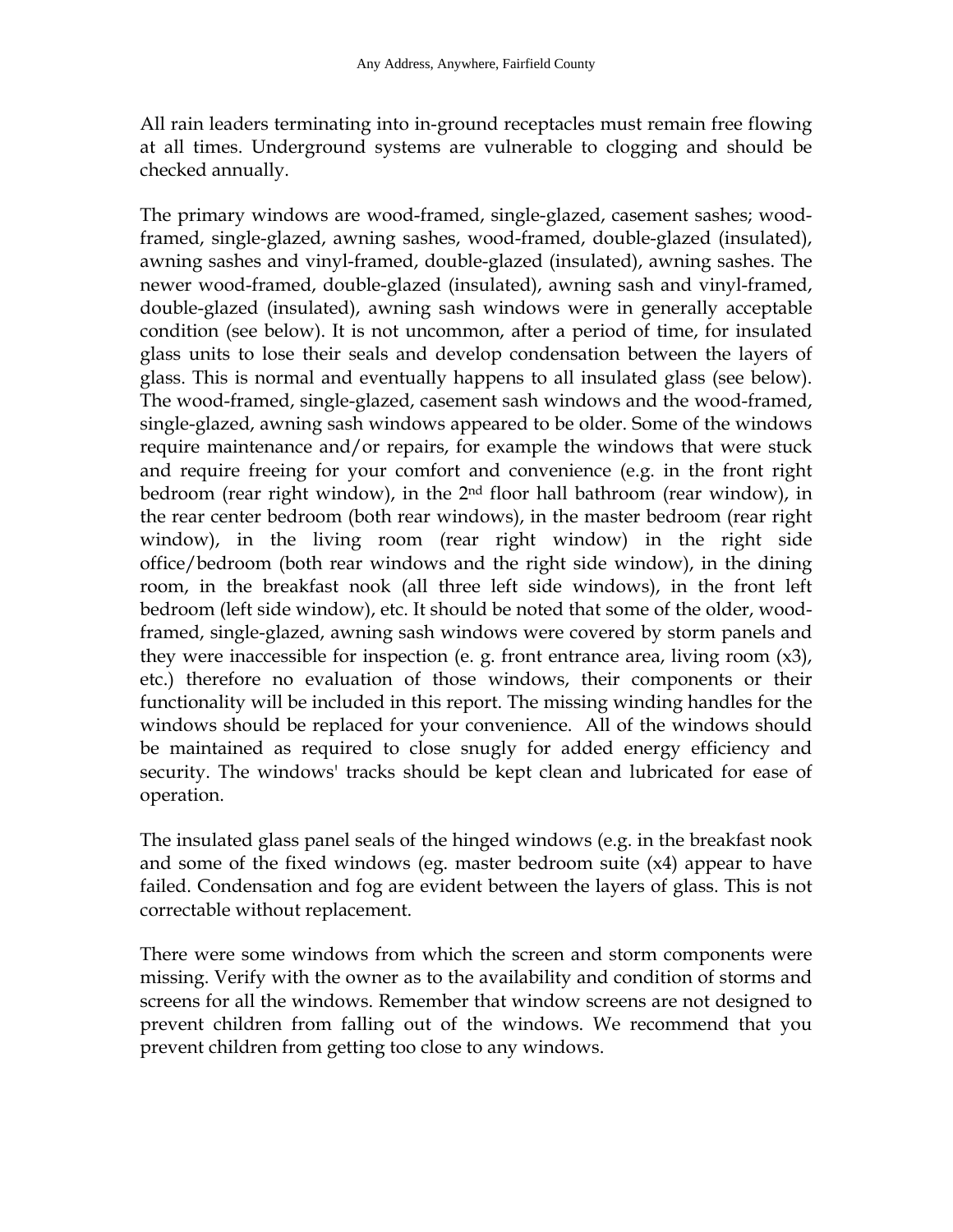There were no storm panels on the single-glazed picture window sash (fixed windows). Installing storm panels will add to living comfort and energy savings.

There were no storm panels on the window sashes of the front entrance doors. Installing storm panels on these door windows will add to living comfort and energy savings.

The house is clad with wood clapboard and vertical, knotty wood siding and with wood trim. The garage is clad with vertical, knotty wood siding as well as with wood trim. They were in generally acceptable condition. Secure the loose trim on the right side screened in porch. Sealing all penetrations, seams, and voids in the siding, including the areas of the main



house damaged by carpenter bees and/or woodpeckers (see photo), as well as at the window and door casing perimeters, the unions between siding and trim components and the unions between exterior cladding and foundation will help to establish and maintain a weather tight envelope for the house, and will protect the siding and substrates from exposure to moisture and deterioration.

Knotty wood siding requires periodic maintenance. That maintenance would include caulking any knotholes or cracks in the wood. Any open joints should be refastened and caulked as necessary. The joints between the siding and the trim should also be caulked. This caulking should be done prior to the next refinishing.

There are areas around the house where the siding was too close to, or even in contact with the soil. This will eventually lead to a rotting condition and will invite insect activity. Cut the grade or remove lower courses of siding in these areas, so that at least 6" of foundation is exposed. This would lend itself to a healthier wood environment. Keep these areas free from debris so that it can be inspected for any rotting or insect evidence.

There were places around the house where rot or the onset of wood rot was observed, for example at the left side breakfast nook window trim, at the left side entrance to the basement door trim, at the vertical knotty wood on the rear dormers and on the rear dormer trim. This and all rotted or potentially rotted wood should be removed, and the sub-surfaces should be repaired as necessary.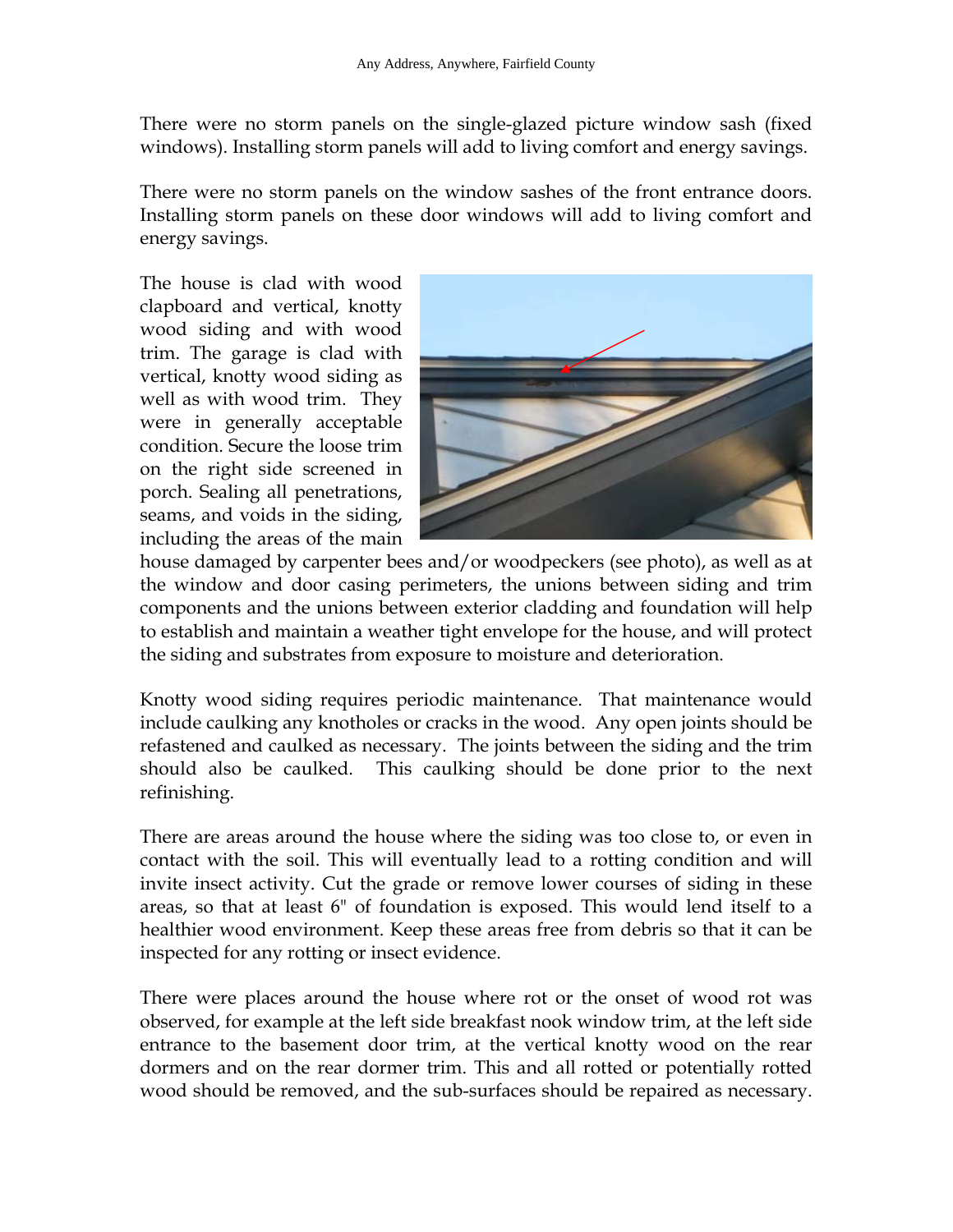When the sub-surfaces are repaired, new wood should be installed, caulked and painted. Potentially rotting wood that is not repaired remains an invitation to insect infestation. When the sub-surfaces are exposed, if any insect activity is found, it should be treated as necessary at that time.

The exterior finish was in generally acceptable condition, but it was peeling and stained in some areas. Plans should include refinishing the offending areas in the future to help ensure a weather tight seal.

Our inspector observed excessive "checking" (cracking) of the deck floorboards and other



wooden components. Treating all surfaces of the wooden deck and its structural components with a quality wood preservative or stain will help prolong the deck's life.

It is recommended that all decks be inspected for signs of decay each year, especially older decks that may have been constructed prior to the popular use of pressure-treated, rot-resistant lumber approximately 25 years ago. A pocketknife or screwdriver can be used to check for decay by inserting the blade into the wood. If it easily penetrates into the wood, then further inspection is warranted. A qualified contractor should be called to conduct a more thorough inspection to determine the extent of the problem.

The spacing between the deck's railing components may be too wide to effectively prevent children from a potential fall. Modifying the railing components by adding balusters, rails or screening would be an appropriate extra measure of safety.

We were unable to gain access to the underside of the entire deck, and as a result we could not evaluate the condition of its structural components. Where visible, it appeared to be in stable condition. Our inspector was unable to determine whether flashing was installed between the deck structure and the house. Flashing should be installed between the wooden deck components and the house siding to help prevent water and moisture from being trapped in those areas and to help prevent rotting of the deck and/or siding/trim materials. Confirm with the seller or the installing contractor as to whether flashing was properly installed.

The area below the deck should be screened to prevent animals from nesting in the area.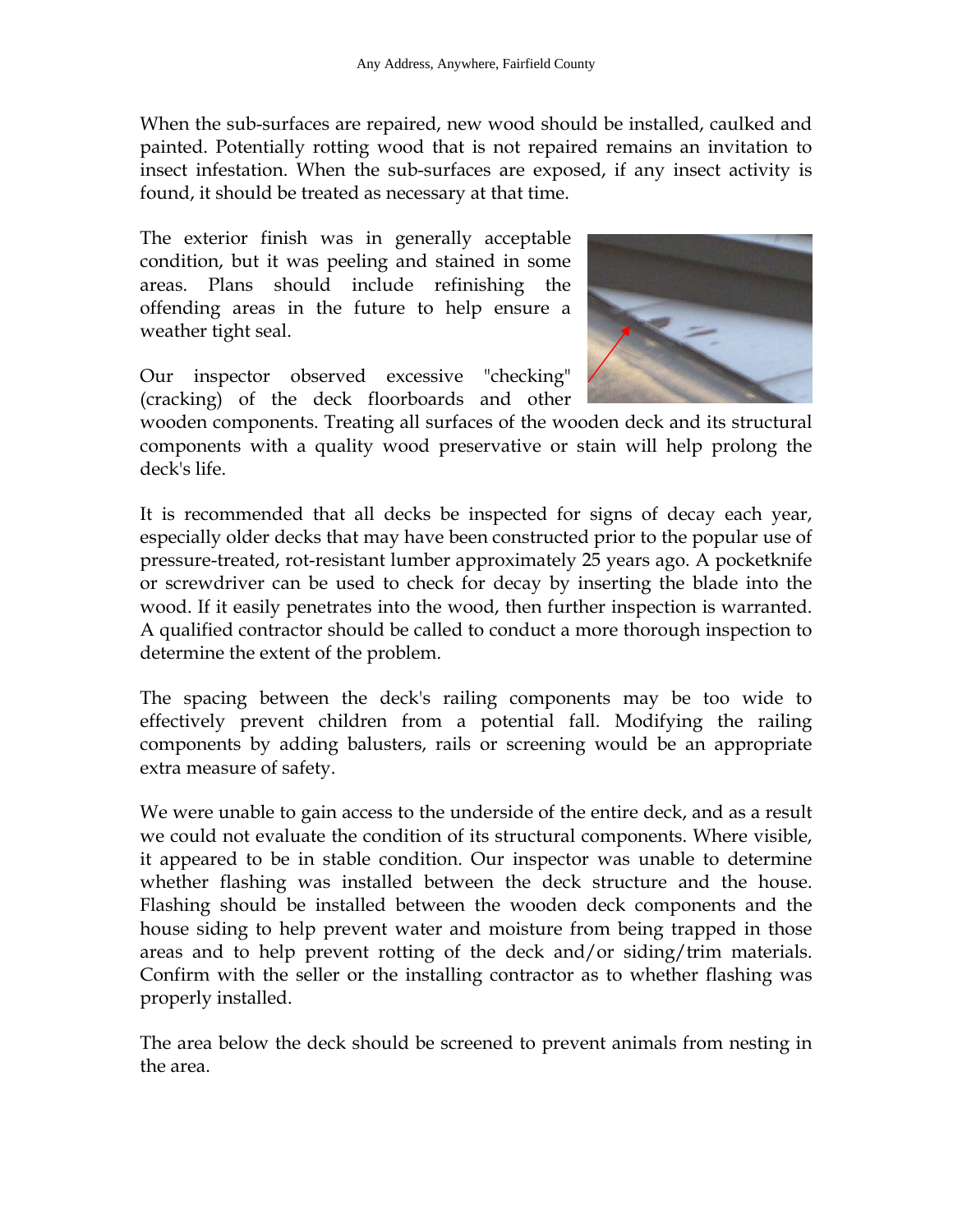Water was supplied to the front exterior hose bibb cock (faucet) at the time of this inspection. No water was supplied to the left side (under deck) exterior hose bibb cock (faucet) at the time of this inspection. We recommend that the water supply to all exterior water sources are turned off in the autumn and that all hoses are disconnected from the faucets, to help prevent damage caused by pipes that may freeze.

### **SEWAGE DISPOSAL**

It has been reported to our office that this house has been connected to a private septic system. This septic system was not inspected by *TOTAL HOME INSPECTION*. A septic contractor did evaluate this system during your home inspection. We do recommend that you acquire from that septic contractor some type of assessment of the system, which includes the tank, free flow of lines and general condition of the system. Properly sized septic systems should be cleaned and inspected every two years.

### **BASEMENT & STRUCTURE**

It was indicated to us that this house is approximately 65years old, with apparent renovations, additions and modifications performed since its original construction. It is a two-story, farmhouse styled, traditionally wood-framed and partially post & beam built framed dwelling with a finished basement. Approximately 60 percent of the basement has been finished into a living space.

The front right side of this house has been finished on a concrete slab on grade. Such foundations vary considerably from older ones that have no moisture barrier under them and no reinforcing steel within them to newer ones that probably have both. Our inspection of slab foundations conforms to the State of Connecticut and industry standards, which is that of a generalist and not a specialist. We check the visible portion of the stem walls on the outside for any evidence of significant cracks or structural deformation, but we do not move furniture or lift carpeting and padding to look for cracks or structural deformation and we do not use any of the specialized devices that are used to establish relative elevations and confirm differential movement. Significantly, many slabs are built or move out of level, but the average person may not become aware of this until there is a difference of more than one inch per twenty (20) feet, which most authorities regard as being tolerable. Regardless, many slabs are found to contain cracks when the carpet and padding are removed, including some that contour the edge and can be quite wide. They typically result from shrinkage and usually have little structural significance. However,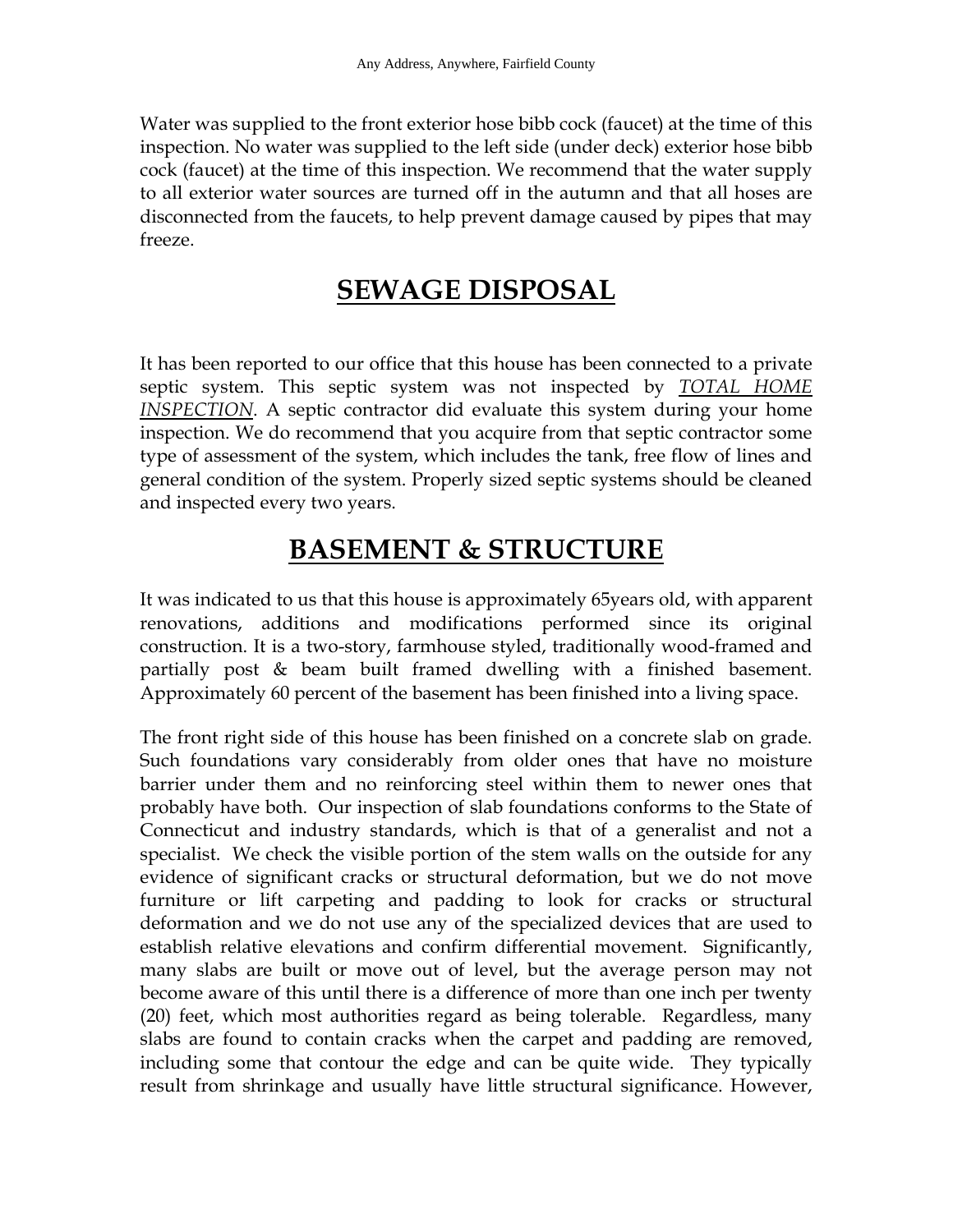there is no absolute standard for evaluation cracks, and those that are less than 1/4" and which exhibit no significant vertical or horizontal displacement are generally not regarded as a significant. They typically result from common shrinkage, but can also be caused by a deficient mixture of concrete, deterioration through time, seismic activity, adverse soil conditions, and poor drainage, and if they are not sealed they can allow moisture to enter a residence, and particularly if it is surcharged by a hill or slope, or if downspouts discharge adjacent to the slab. However, in the absence of any visible major defects, we may not recommend that you consult with a foundation contractor, a structural engineer or a geologist, but this should not deter you from seeking the opinion of any such expert.

The basement was accessed by a stairway from the first floor and it was inspected from within.

The foundation walls are concrete blocks. Settlement cracks were noted in the foundation at the time of the inspection. Settlement cracks are not uncommon and are usually the result of improper soil grading around foundations. This condition is presently not a structural problem. It must be noted that settlement cracks could develop into structural cracks. Periodic inspection of these cracks and proper care should prevent future problems. These cracks should be filled from the exterior with a suitable material to help prevent seepage and they should be monitored for any further movement.

The visible cracks in the basement concrete floor appear to have been caused by normal expansion and contraction, and in our opinion, do not pose a problem at this time. The cracks should be filled and sealed to minimize the potential of moisture and radon infiltration into the basement.

Because of the finished ceiling, we were unable to visually inspect approximately 60% of the first floor structural components. The visible main girders are built up  $2'' \times 10''$  's, while the first floor joists are  $2'' \times 12''$  's installed 16" on center. The exterior walls appear to be  $2^{\prime\prime} \times 4^{\prime\prime}$  's installed 16" on center. The girders are supported by concrete filled, steel cased, Lally columns and by the foundation walls. Where visible these structural components were in generally acceptable condition. Installing insulation beneath the first floor sub flooring in the frontmost unfinished basement area, like the insulation installed in the rear left-most unfinished basement area, will likely lead to improvements in energy efficiency and comfort. Consult an insulation reference or contractor for informative guidelines in this regard.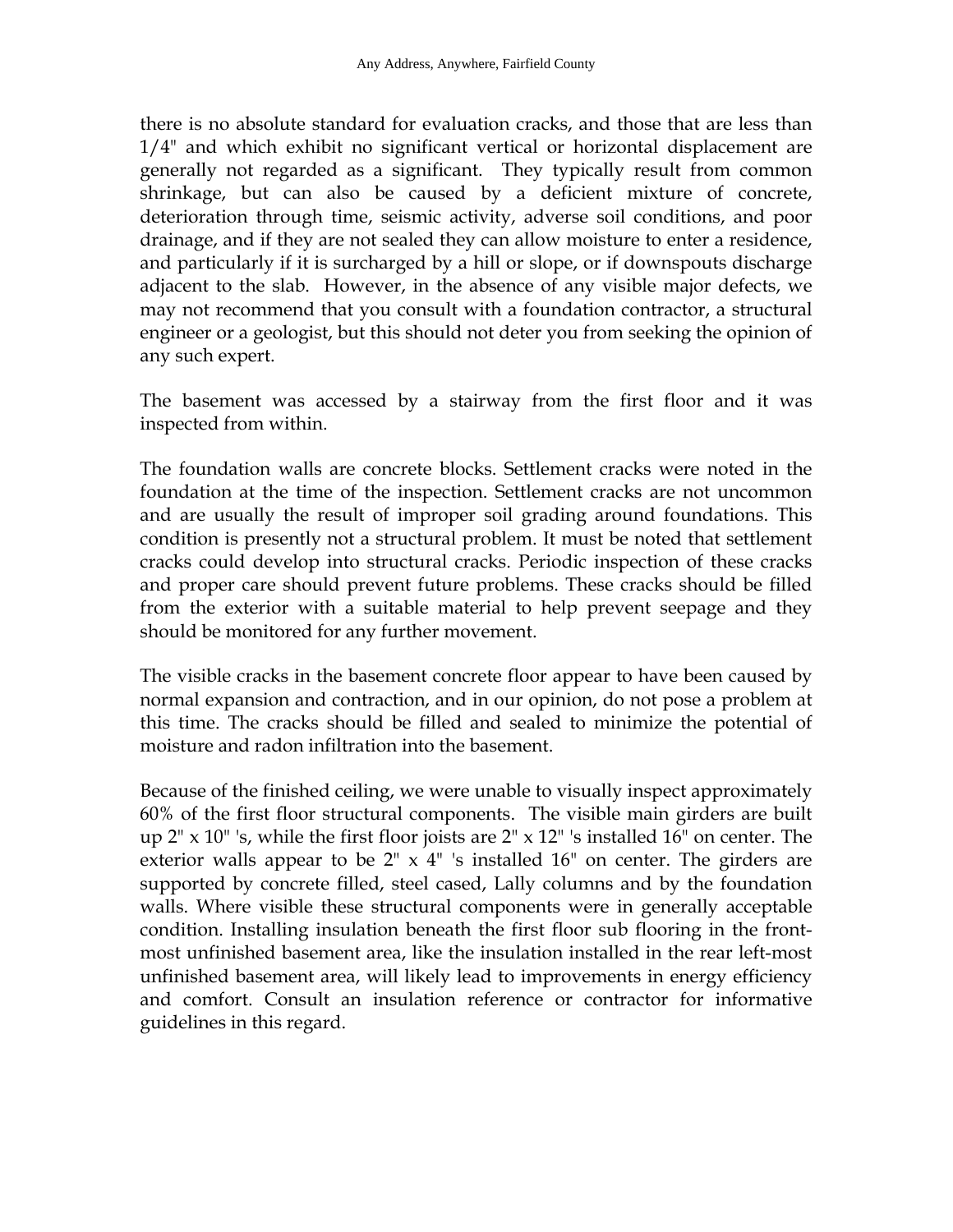Watermarks were evident in the basement area (see photo for example). This indicates water has entered this area in the past. The basement was dry at the time of the inspection. Be sure that all exterior grades pitch away from the foundation and extend the guttering system as far away from the foundation as practical (see **LANDSCAPING** and **BUILDING EXTERIOR** sections of this report). It must be noted that any area



below grade is susceptible to water seepage during certain weather conditions. If after performing the above recommendations, water seepage is still evident, consultation with a waterproofing specialist may be necessary.

As representative measures toward controlling general dampness in the lowest level, we recommend that the cold water lines be insulated and that you consider installing a fan to enhance airflow and a dehumidifier to actively extract moisture from the area.

No wood destroying insect report is contained in this inspection report. This house was not inspected for any type of wood destroying insects by *TOTAL HOME INSPECTION*, however, All County Pest Control (203-327-0259) did inspect the property for wood destroying insects and they issued an official Wood Destroying Insect Report. It must be noted that the CT Standards of Practice regulating home inspectors prevents All County Pest Control and *TOTAL HOME INSPECTION* from performing destructive testing/inspections or determine or confirm insect damage to areas that are not visible for inspection. Annual termite inspections are recommended.

The floor drains should be kept clean and free flowing at all times to help allow them to function as designed (see photos).





Consistent with the information provided by the Standard Oil technician who evaluated the systems, the heating plant for the majority of the house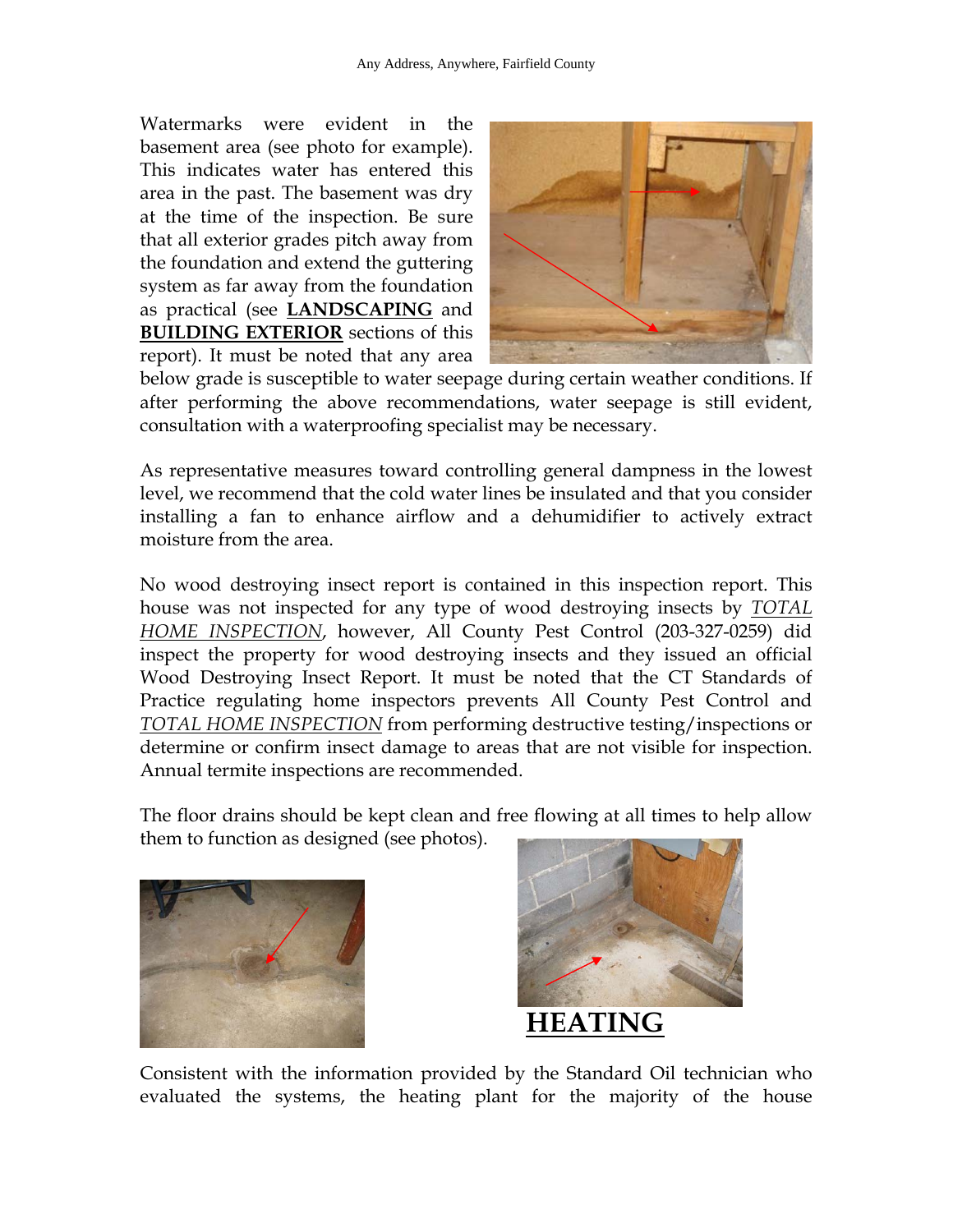(baseboards) is an oil-fired, cast iron, Weil McLain brand boiler (serial # CP 3963408/model # WTGO-5).

heated air ("forced warm air").



The boiler fired satisfactorily at the time of this inspection but it did not function at its peak performance levels (see below). The boiler should be cleaned including its smoke pipe and chimney flue passages, and all should be technically inspected and repaired if necessary. All components should be checked and adjusted to operate at peak performance, including all safety devices and automatic valves. This service work should be performed now and on an annual basis going forward.

The boiler appears to be approximately 8 years old. Weil McLain brand, cast iron boilers, that have been properly maintained, have an average useful life expectancy of approximately 25-30 years.

We recommend that all heating supply pipes and ducts be insulated for better fuel efficiency and to protect them from the elements.

We could determine if there is antifreeze in the heat pipes. Because the heat pipes pass through an unheated space (the closet in the front left bedroom), antifreeze should be installed in the system to prevent damage to the pipes caused by freezing. The pH level of the antifreeze should be checked annually (when the system is serviced) to prevent damage to the pipes. The system should be clearly labeled that antifreeze is installed so that checking the pH level is not overlooked by the service man.

There is back-pressure from the combustion chamber of the boiler. There could be several causes for this condition. A service company should evaluate and correct this condition.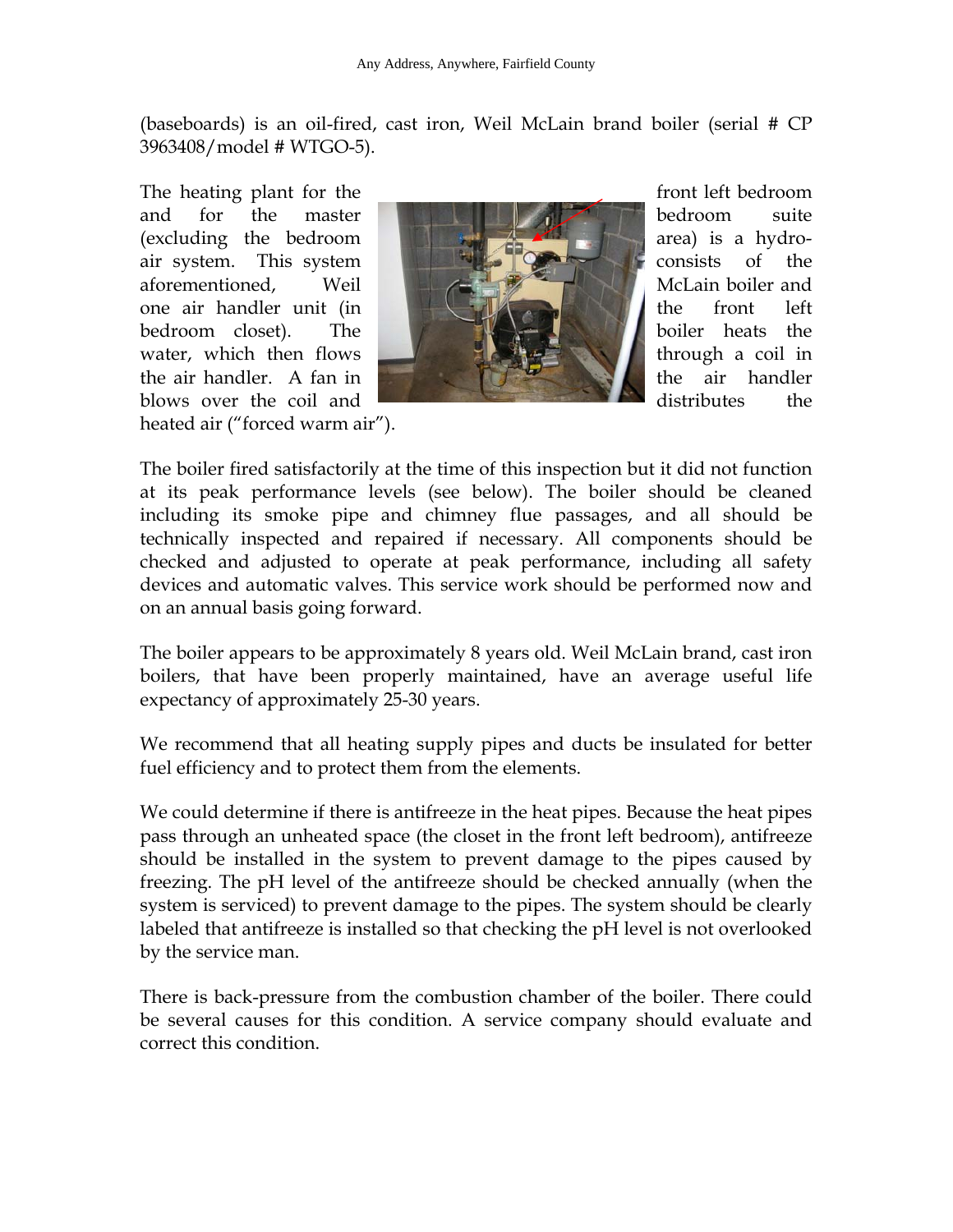The back-flow prevention valve should be piped to within six inches of the floor to prevent anyone from being sprayed by discharging water.

The pressure reading on this boiler is lower (8 psi) than normal (12-20 psi). The cause could be a malfunctioning gauge or one of the boiler components. Have a reputable service company check and correct the cause of this condition.

The technician from Standard Oil recommends that a "spiral scoop" (turbulator") be installed on the boiler's heat pipes in such a way as to help allow the boiler to function at peak performance levels.

There were corroded fittings and valves observed at and near the boiler. We recommend that these valves and fittings be monitored for further deterioration and that they be replaced when required to prevent malfunctions and potential damage.

The heat distribution is multiple zones of baseboards and forced hot air. All heat sources were warm (not adequately though in some places), except for the baseboards in the 2nd floor hallway, in the rear right center bedroom and in the front entrance hallway. There could be several causes for this condition, the most common being trapped air. A service company should remedy this condition.

The baseboard heating zones are controlled by means of electric zone valves. This is a common, economical method of providing separate zones of heat in the house.

You might consider upgrading the nonprogrammable thermostats (heating and cooling) to the programmable type for better energy efficiency and for your convenience.



On a forced air system, it is as important for air to return to the heating/cooling plant for re-heating/re-cooling as it is for the air to reach the various rooms. Because each room does not have a return duct, you may find some unevenness in room temperature. As an aid to free flow of air throughout the house, all interior doors (excluding closets) should have an unobstructed minimum 1" space below them.

The main fuel (#2 heating oil) shut off valves are located in the basement at the

bases of the two, 8-year old, 275-gallon oil storage tanks (see photo-right).

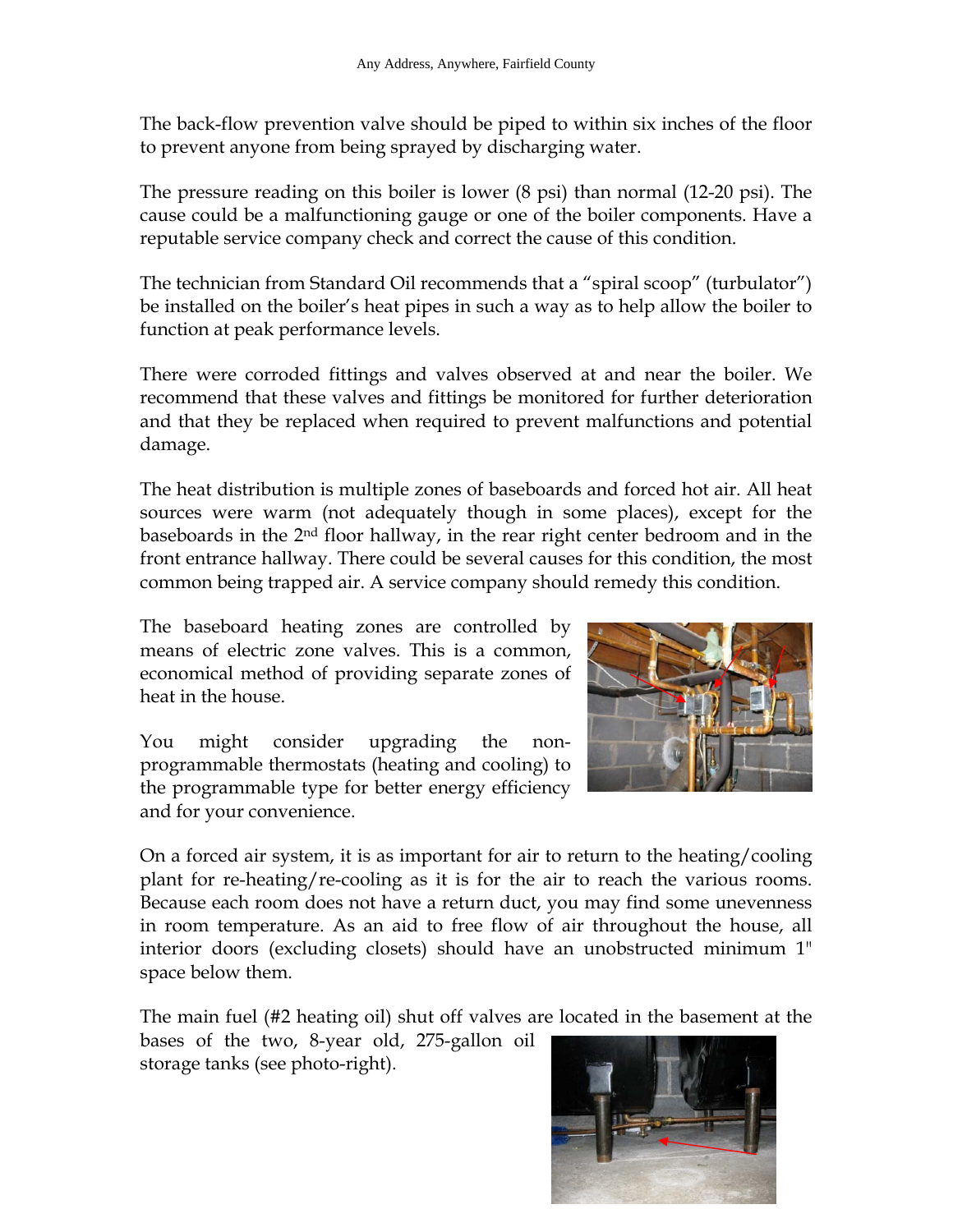The visible areas of the oil storage tanks were in generally acceptable condition. Oil storage tanks have an average useful life expectancy of 30-40 years but the life expectancy can be affected significantly by the environment around the tank.

This house appears to have an abandoned or removed buried oil tank. Abandoning or removing oil tanks should be done in accordance with all local, state and E. P. A. regulations. We recommend that you obtain the appropriate documentation confirming that the tank has been abandoned or removed according to these regulations.

A small portion of the oil supply pipes are covered with concrete, preventing

evaluation of the oil supply **pipes**. The copper pipes are likely to be  $\mathbb{R}$   $\mathbb{R}$  adversely affected by their contact with the  $\mathbb{Z}$   $\mathbb{Z}$  affected by their contact with the  $\mathbb{Z}$ should be noted that oil could  $\mathcal{L}$  and  $\mathcal{L}$  and  $\mathcal{L}$  leak from these pipes below the concrete. We **recommend that** recommend that you have your oil supplier reas required to remedy this  $\begin{bmatrix} 1 & 1 \\ 1 & 1 \end{bmatrix}$  condition and that the pipes be encased in **protective** protective



sleeves to help prevent damage to the pipes.

The propane gas (LPG) shut off valve is located under the top cover of the tank, at the rear of the potting shed.

## **HEATING WATER**

The water is heated by a Phase III brand, indirect, hot water maker (serial # I9822/model # TR60). This water heater works in conjunction with the boiler. The boiler heats water, which then passes through a jacket in the water heater and gives off its heat to the domestic water. The hot water system was evaluated and found to be in acceptable



condition. This system is considered adequate to meet today's family needs. The system should be checked and maintained when the boiler is serviced.

According to our inspector's thermometer, the undiluted hot water temperature was approximately 147.2 degrees Fahrenheit. It is recommended that the undiluted hot water temperature remain between 115 degrees Fahrenheit and 125 degrees Fahrenheit to prevent scalding and for your comfort. Make the appropriate adjustments for safety purposes. The indirect water heater was in generally acceptable condition.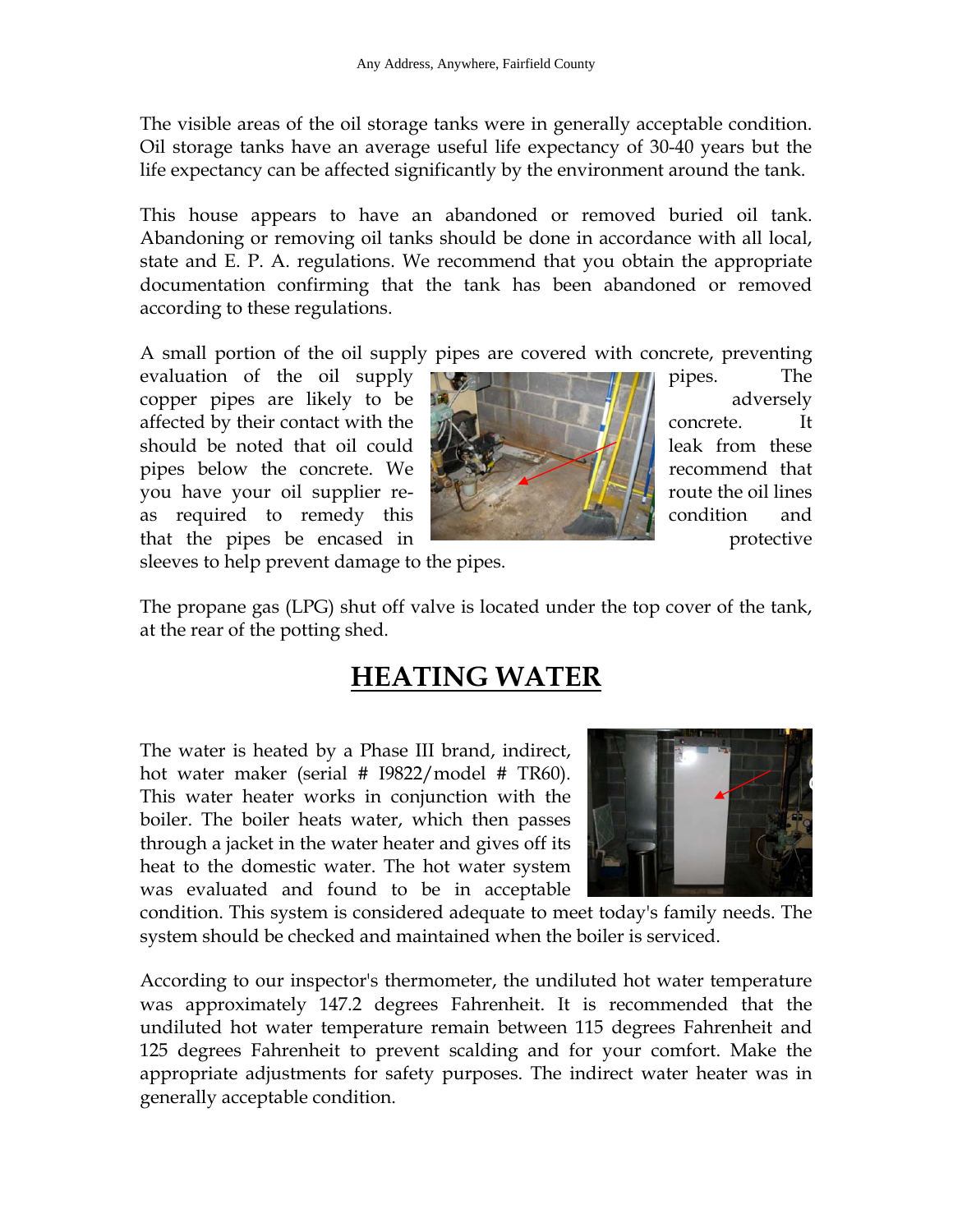The indirect water heater appears to be 8 years old. Indirect water heaters that service well water supplies and that are properly maintained have an average useful life expectancy of 5 - 25 years, depending upon the properties of the well water they service. These units deteriorate from the inside out. We have no way of determining the interior condition of the indirect water heater unit.

### **COOLING**

The Trane (x2) and Carrier brand, electric, air conditioning systems' compressors (serial #'s G26206319, F30213552 and 3602E11384 respectively) were not activated due to the low exterior temperatures. Most manufacturers recommend, to avoid damage, that these units not be activated when exterior temperatures fall below 65 degrees Fahrenheit. Obtain some type of guarantee from the seller that these units will be in good working condition when needed. For maximum efficiency, service the equipment annually. Keep the outside compressor area clear of shrubbery, debris or restrictions. No evaluation of the air conditioning systems is contained in this report.

The exterior compressors appear to be 16 years old, 17 years old and 6 years old respectively. Compressors that have been properly maintained have an average useful life expectancy of approximately 15-18 years. Due to their apparent ages, continued trouble-free operation is questionable. Your plans should include replacing the necessary components of the older, Trane brand cooling systems when they fail.

Some of the air handlers' "return air" is drawn from the basement area and from the attic because the filter compartment covers are missing (see photo for basement air handler). This is not a recommended practice because air contaminants in the basement and attic will be drawn into the living areas. Replace the filter compartment covers or install duct tape over the filter compartment access areas as required to help remedy this condition.



The evaporating unit (air handler) for the air conditioning system servicing the lower left side of the house and the master bedroom suite (excluding the bedroom) is located in the left side bedroom closet. These units develop leaks with age, and when this happens, damage to the floor could occur. Consider installing a secondary collection pan under the evaporating unit to prevent consequential damage. The collection pan should be separately drained to the exterior of the building or fitted with a float type shut-down switch.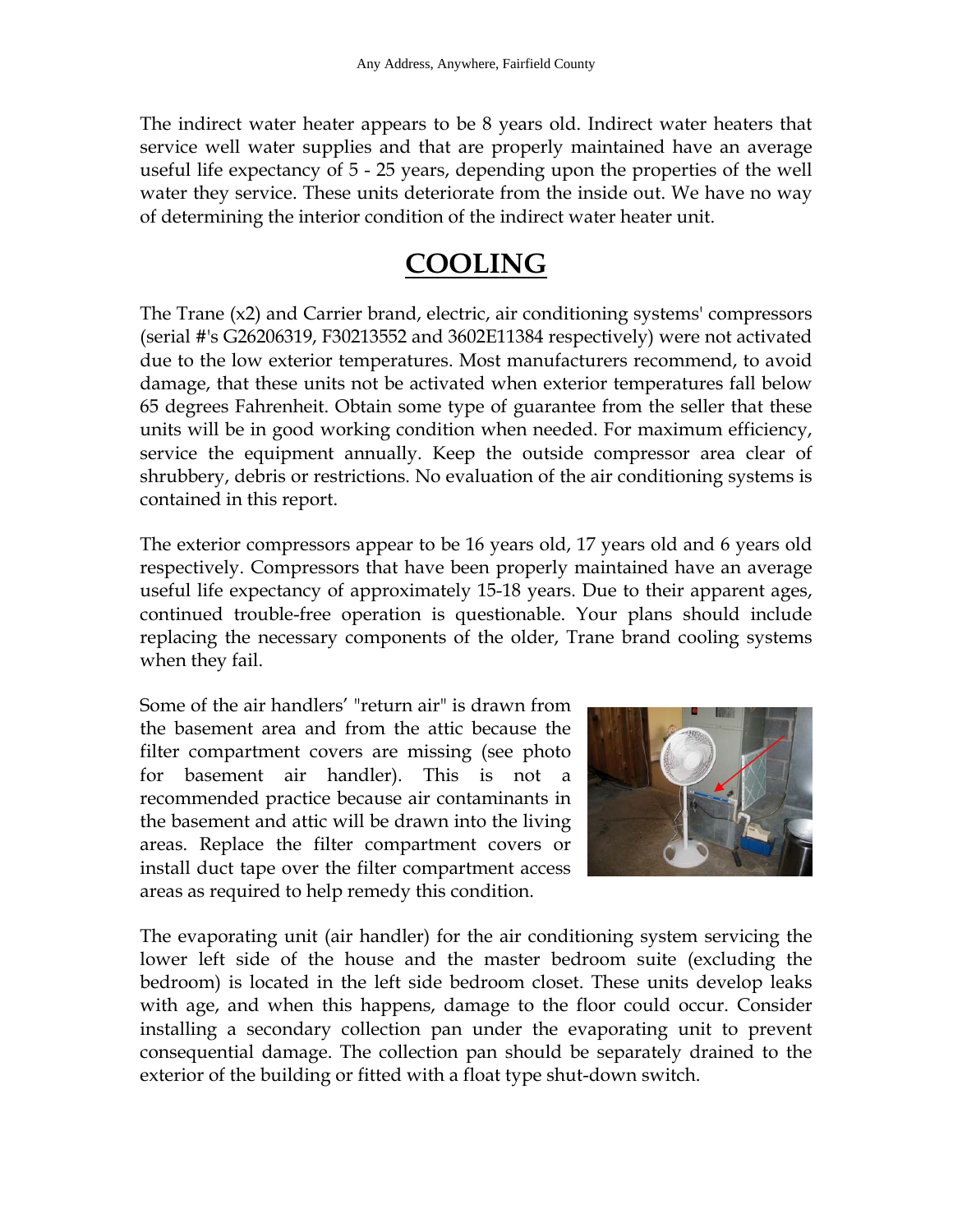Our inspector was unable to locate a cooling supply vent in the finished basement. We recommend that you inquire with the seller as to whether air conditioning is supplied to the area.



The condensation <u>\_\_\_\_\_\_\_\_\_\_\_\_\_\_\_\_\_\_\_\_\_</u> drain for the air handler in the attic drains into the plumbing vent pipe (see photo). This is not the drain traps  $\text{dry}$  out during the heating season, septic gases can **be allowed a** enter the air handler and be distributed to the **living** areas. We recommend re-routing the drain to the exterior of the house and sealing the vent pipe to prevent the

gasses from entering the building.

The washable filter in the attic air handler (Carrier brand) should be cleaned approximately every six-to-eight weeks during operation and the changeable filters in the basement and left side bedroom closet air handlers (Trane brand) should be changed every six-to-eight weeks during operation or as needed.

All forced air systems, including ducts should be cleaned as required to help prevent possible accumulations of dust, dirt, allergenic substances, pathogenic substances and/or toxicogenic substances. We do not test for indoor "air pollution", which the Consumer Product Safety Commission rates fifth among potential contaminants. Nevertheless, inasmuch as health is a personal responsibility, we recommend that you have the indoor air quality tested as a prudent investment in environmental hygiene, and particularly if you or any member of your family suffers from allergies or asthma.

#### **WATER SYSTEM**

The water is supplied to this house via a private well. Water samples were drawn and sent to the lab to determine the radon in the water level, any coliform level and the chemical and physical constituents of the water supplied by the well. These results will be forwarded to you directly by JMS Environmental Services (toll free: 1-866-567-5097), under separate cover in about 7 days. *TOTAL HOME INSPECTION* will not receive copies of the test results. Water sampling should be tested on a regular basis as ground conditions and conditions of the aquifers can change. You may also want to check with the local health department, as to whether or not any abnormalities have been reported in the well water in your location.

This house has water treatment equipment. The water treatment equipment was by-passed for one

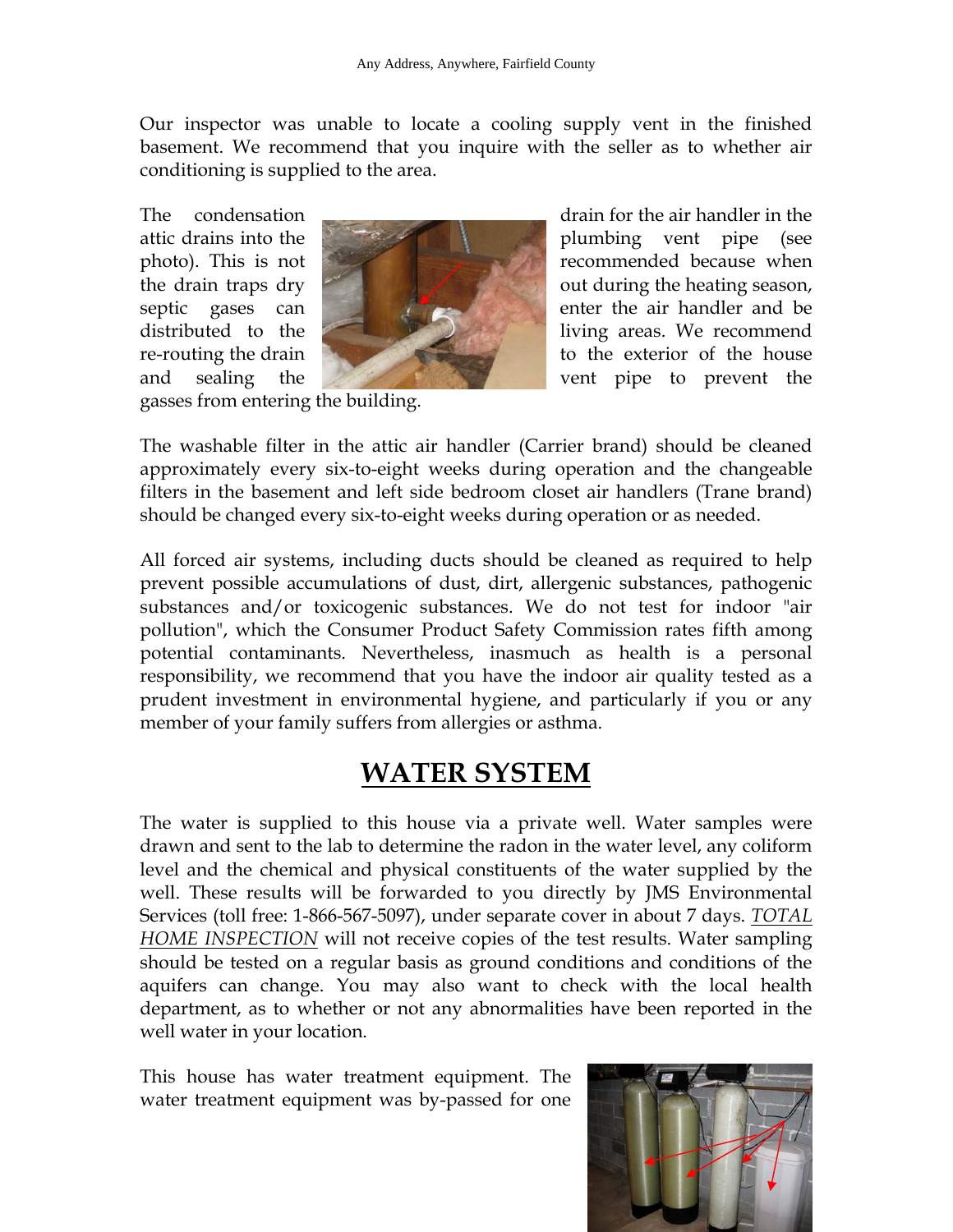of the water analysis samples and included in a second sample. The results of this testing will also be forwarded to you directly by JMS Environmental Services (toll free: 1-866-567-5097) under separate cover, in approximately 7 days. *TOTAL HOME INSPECTION* will not receive copies of the test results. Evaluating water treatment equipment is beyond the scope of a standard home inspection. There is no evaluation of the well water treatment equipment contained in this report. The installing contractor or homeowner should instruct you on its operation and maintenance.

The backwash for the water treatment equipment empties into the septic system. This is not recommended. Eventually the deposits in the backwash water may damage the system, clog the septic fields or filter down to the aquifers. The backwash, depending on its type, should be spilled into a separate dry well, or containerized and removed from the site. Inquire with the local health department as to their requirements.

A "macro-type" filter has been installed on the water supply system to extract  $\Box$   $\Box$   $\Box$   $\Box$  arger particles from the water supply. We recommend that you ask the seller or a qualified,  $\| \cdot \|$  well water filtration system, installer to **instruct** the instruct you on how to maintain and remove  $\mathbb{R}$  the filter for your safety and to help prevent **leaking** and leaking and consequential damage.



The main water supply piping from the well is plastic. The main shut-off valve is located in the basement, near the front foundation wall of the rear left unfinished basement area (see photo right).



The exterior of the bladder/diaphragmtype, well water



storage tank was in acceptable condition(see photo left). No signs of leaking or significant rust were noted on the storage tank. This type of equipment deteriorates from the inside out depending upon what effects the water has on the interior materials.

Because the interior is not visible, its condition cannot be determined.

The well pump is submersible and it was not accessible for visual inspection. After running the water for a measured period of time, there were no indications of any well pump malfunctions.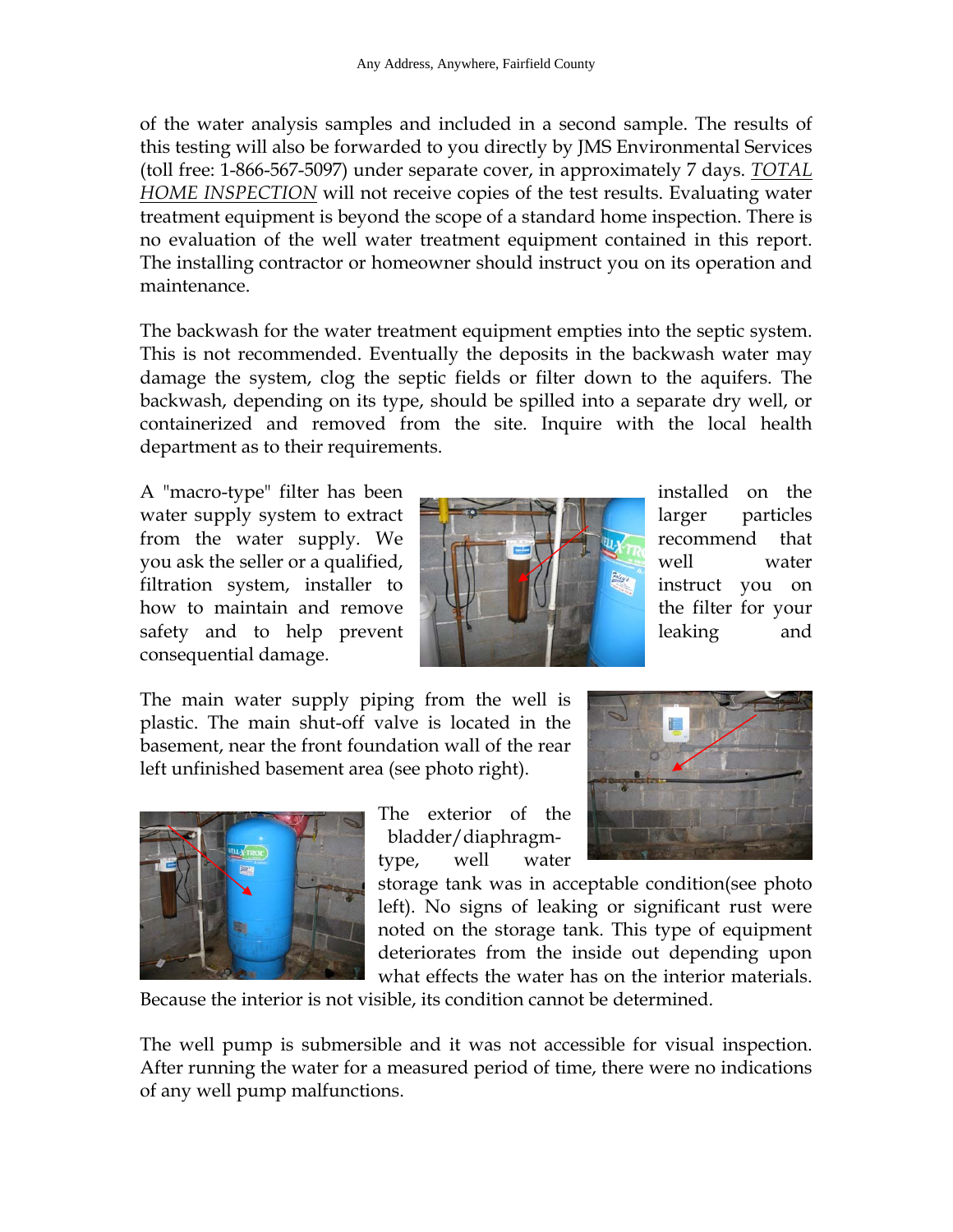The visible water supply lines are copper, braided-metal and chromed-metal and they were in generally acceptable condition. We recommend that all water supply pipes be insulated for better energy efficiency, to prevent condensation and to protect them from the elements.

There was good water pressure and flow at all fixtures that were tested. We did not perform a capacity or yield test. It is simply a statement of water flow at various faucets at the time of inspection and over a measured period of time.

The visible waste, vent and drainage pipes are PVC plastic, ABS plastic and copper. They too were in generally acceptable condition.

Water flow and drainage were found acceptable at all plumbing locations that were tested. Note that we evaluate drain pipes by flushing every available drain that has an active fixture while observing their draw and watching for blockages or slow drains, but this is not a conclusive test and only a video camera scan of the main waste line would confirm its actual condition. However, you can be sure that blockages will occur, usually relative in severity to the age of the system, and will range from minor ones in the branch lines, or at the traps beneath sinks, tubs and showers, to major blockages in the main line. The minor ones are easily cleared, either by appropriate chemical means or by removing and cleaning the traps. However, if tree roots for example, grow into the main drain that connects the house to the septic system, repairs could become more costly. For these reasons, we recommend that you ask the seller if they have ever experienced any drainage problems, or you may wish to have the main waste line video-scanned before your closing. Failing this, we recommend that you obtain an insurance policy that covers blockages and damage to the main sewage pipe(s).

This house has been fitted with a sewage ejector pump system, servicing the basement "slop sink". The pump appeared to be operating properly. Do not use any plumbing fixtures tied into this pump system during a power outage unless it is equipped with a battery back up system.

## **ELECTRICITY**

The 200-ampere, 120/240-volt electrical system enters the building via underground cables. The electric meter and main service disconnect switch are located on the exterior of the building. The main distribution panel is located in the rear left unfinished basement area. There are also sub panels

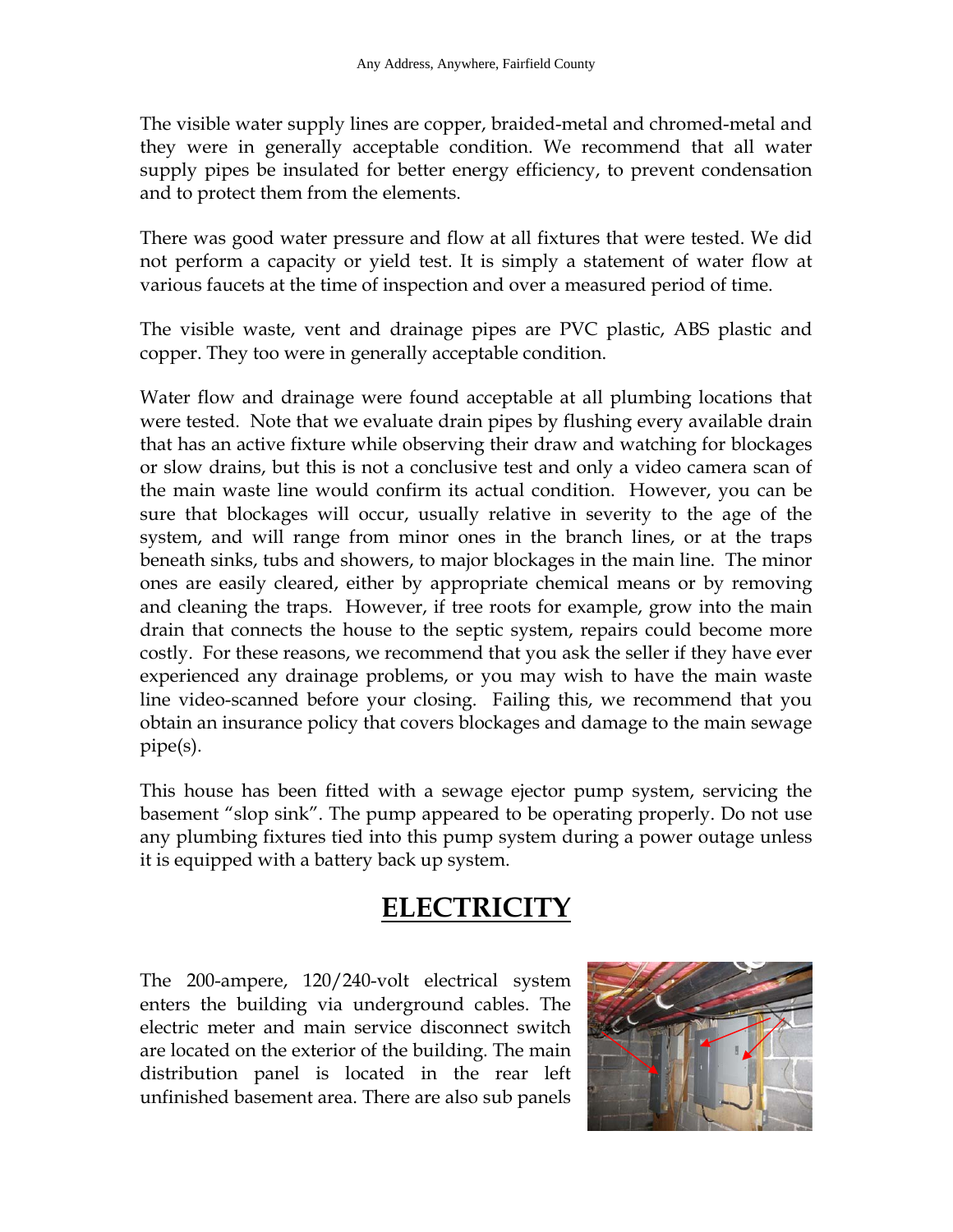located in the same basement area (see photo). The main distribution panel has been fed with aluminum feeders. The sub panels have been fed with copper. Where visible the distribution conductors (wires) are copper, armored cable (AC/BX) and copper, non-metallic sheathed cable (NM/Romex) type conductors (wires). They were in generally acceptable condition. All circuit breakers in the electrical panel should be properly labeled for your safety and for your convenience. The electrical breaker switches in the panel should be tested on an annual basis. The four existing "Ground Fault Circuit Interrupter" (GFCI) safety breakers in the main panel should be tested monthly. The system appears to have been grounded to driven rods.

Some of the electrical wiring is of the armored cable (AC/BX), cloth and varnish insulation type. This wiring was commonly used during the era in which this house was constructed/renovated. As this type of branch circuit conductors gets older, it can fray and get brittle. It is common to observe some fraying at the connections where this type of wiring is in use. This is especially evident if these wires have been disturbed while performing repairs or renovations. It is common to have to repair or replace brittle and frayed cloth wiring when electrical outlets, wall switches and lighting fixtures are repaired or updated in a house using this type of wiring. Please note that we are unable to check the wiring concealed behind the walls, ceilings and in junction boxes, at the outlets, at wall switches, at electrical fixtures, etc., therefore we cannot report on the integrity of these AC/BX cables with cloth insulated wires. The integrity and safety of these wires can only be determined by specialized testing performed by a qualified, licensed electrician, therefore we recommend that the AC wires with cloth insulation be tested for your safety.



There are exposed electrical wires in the front right unfinished **basement** area (see photo for example). All **Electrical** wire connections, including electrical  $\Box$  wall outlets and wall switches should be properly **the state of the state of the state of the state of the state of the state of the state of the state of the state of the state of the state of the state of the state of the state of the state of the sta** boxes should be **covered** covered with a secure

The smoke and fire alarms throughout this house should be tested frequently and kept in good working condition. Carbon monoxide detectors, fire extinguishers and additional smoke and fire detectors should be installed as required pursuant to local regulations, for your safety and for your convenience.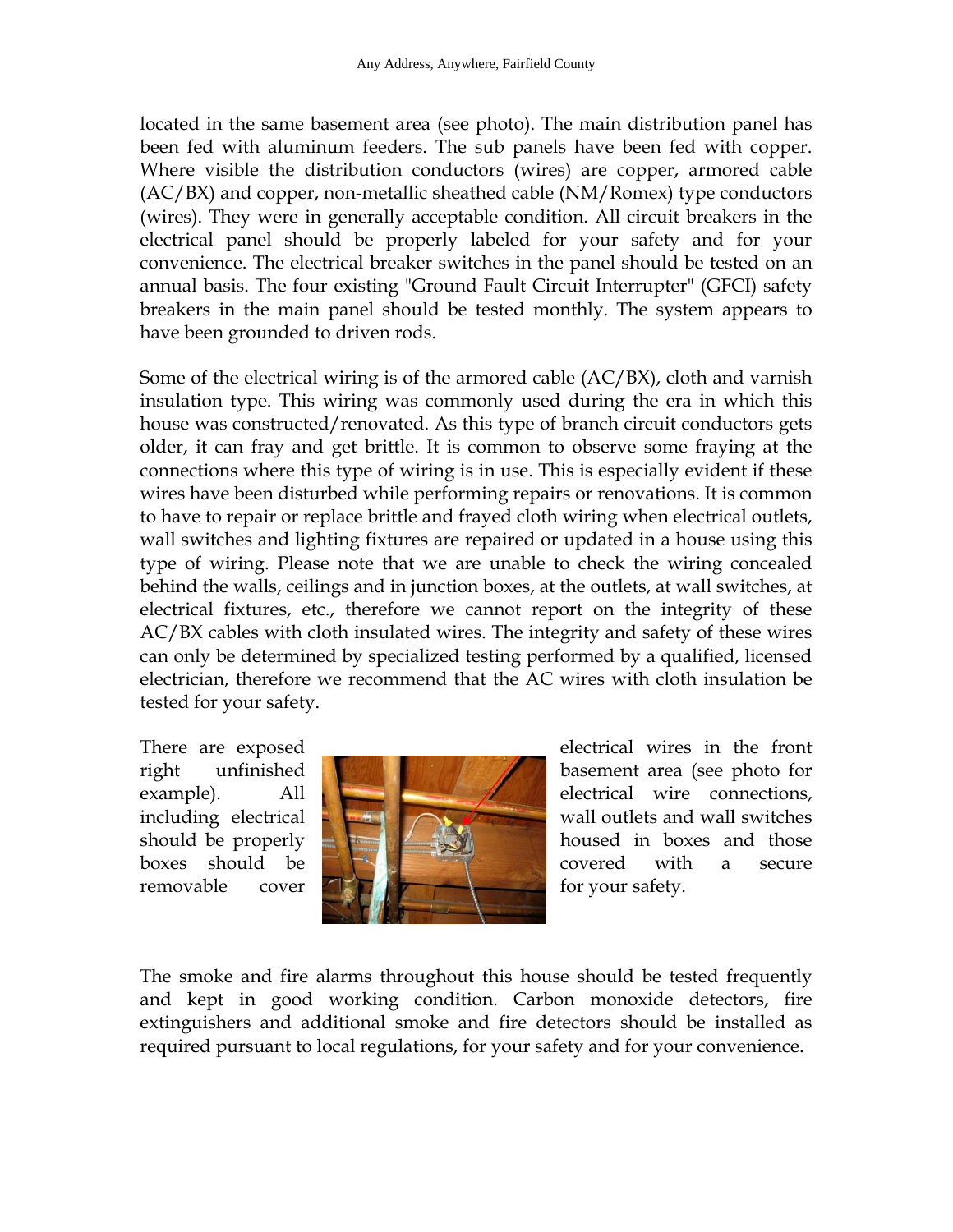The closet light fixtures that are within 18" of stored materials should be fitted with fluorescent light bulbs to reduce the possibility of fires. Install proper bulbs for your safety.

Electrical receptacles (outlets) in any bathroom or powder room, over a kitchen counter top, installed on a kitchen "island", in the garage, at the electrical distribution panel, and on the exterior of the house and grounds, should be of the safer "Ground Fault Circuit Interrupter" (GFCI) type. This safety outlet breaks the flow of electricity in the event of a short, preventing electric shock. These devices should be installed where necessary, for example in the kitchen and they should be checked monthly to insure they are performing as designed.

According to our inspector's testing device, the GFCI outlet on the exterior of the left side of the house (deck area) did not function as designed, at the time of this inspection. The outlet should be replaced for your safety, prior to additional use.

There are extension cords being used for various purposes in the front, right basement area. We consider extension cords for temporary usage only. We recommend that receptacles (outlets) be installed in such a manner that the extension cords will not be necessary.

Some of the electrical receptacles (outlets) throughout the house are the older two-pronged type receptacles. As an upgrade we recommend the two-pronged receptacles be changed to the newer three-pronged grounded receptacles (outlets). This is most important where an appliance will be used. We were unable to check the wiring in the wall, so when your electrician is replacing or rewiring receptacles, any dried or frayed internal wiring should be checked and replaced as required for your safety.

## **ATTIC**

The attic was accessed by a ceiling hatch in the 2nd floor hallway and it was inspected from within. The hatch to the attic space is awkward to use. For ease of access consider installing a folding set of stairs. Folding stairs installed in the ceiling should be properly fitted to the attic floor and the stair openings should be insulated for energy efficiency.

Access could not be gained to the attic area above the master bedroom due to the

small portal, the lack of flooring and the "low ceiling" in the area (see photo). The area could not be inspected therefore we cannot include an evaluation of the contents, structural components, roof sheathing, insulation, ventilation, flooring or

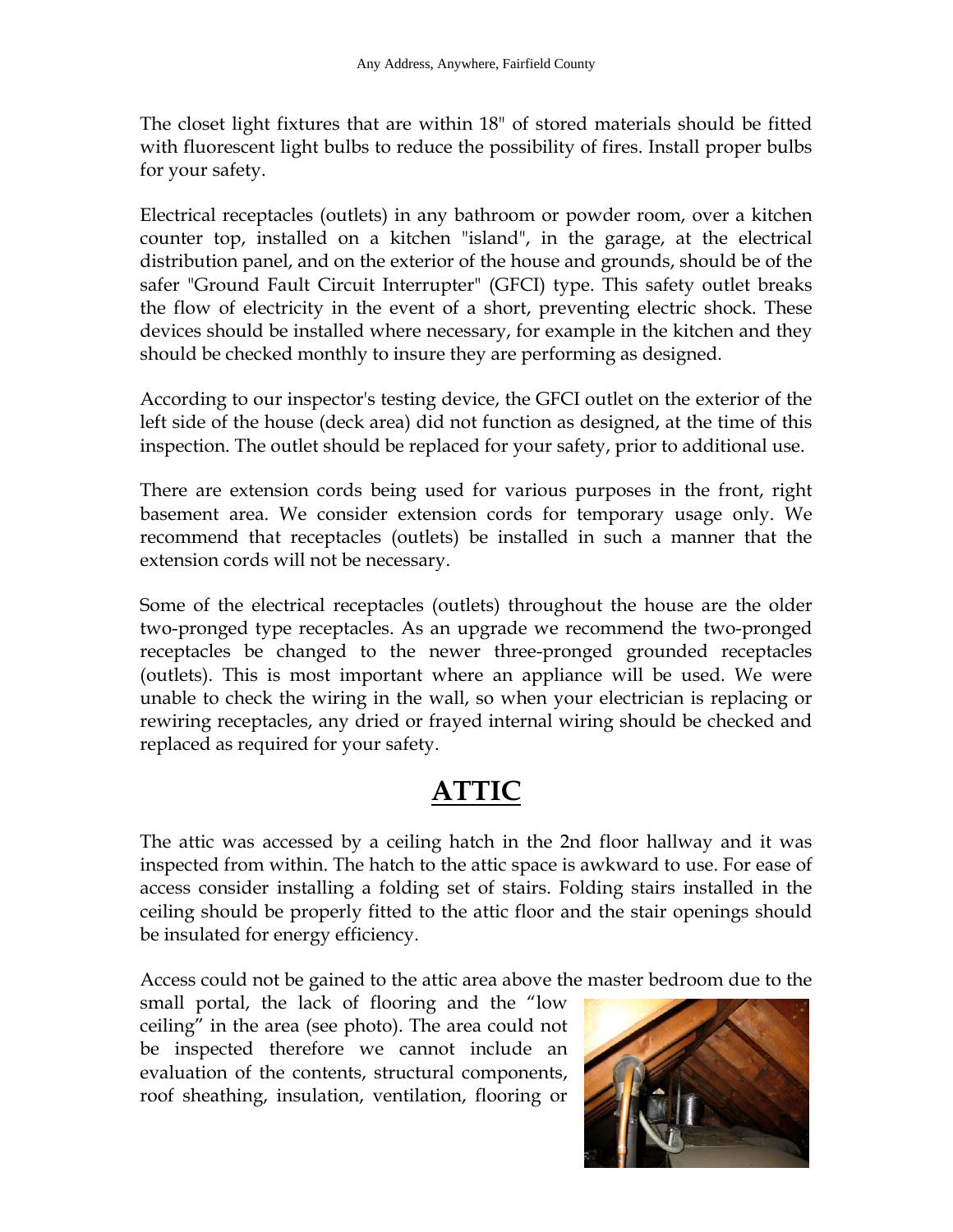lighting in this space, within this report. The accessibility, structure, lighting and flooring were in generally acceptable condition.

The roof structure consists primarily of  $2^{\prime\prime} \times 6^{\prime\prime}$  rafters installed 16<sup> $\prime\prime$ </sup> on center, while the attic floor components are primarily  $2'' \times 6''$  boards, installed 16" on center. The roof has been sheathed with plywood.

It is virtually impossible for anyone to detect a roof leak, except as it is occurring or by specific water tests, which are beyond the scope of the standard home inspection we have performed for you. Even water stains on ceilings or on the framing within the attic will not necessarily confirm an active leaking. Naturally, the sellers or the occupants of the residence will generally have the most intimate knowledge of the roof and of its history therefore we recommend that you ask the sellers about the history of any and all leaks. We also recommend that you include comprehensive roof coverage in your home owner's insurance policy, or that you obtain a roof certification from a qualified, licensed roofing contractor.

The amount of ventilation supplied to the attic area is sparse. We suggest additional ventilation that will reduce the attic temperature during the summer months, prolong the life of the roofing and keep the house cooler. Additional ventilation will also help expel moist air during the winter months, reducing the potential for condensation. One method of providing additional ventilation would include installing a thermostatically controlled fan to the existing gable end louver. The fan's thermostatic control(s) should be set at 90 degrees in the summer months and 40 degrees in the winter months. If you find that additional ventilation is not adequate to moderate attic temperatures and control condensation, further measures should be taken to increase attic airflow and to reduce the moisture levels in the balance of the house. To be effective, all ventilation louvers should remain open year 'round.

Cathedral type ceilings require a special method of ventilation. A continuous flow of unobstructed air above the insulation is recommended. Intake louvers (soffit vents) at the low end of the slope and exhaust louvers (ridge vents) at the high end of the slope will accomplish this. The existing cathedral ceilings in most of the 2nd floor have not been vented according to recommended practices and this will likely reduce the useful life of the surface roofing material.

The attic insulation, where visible, is approximately 1-6 inches of a fiberglass type material, installed with a vapor barrier installed closest to the heated space below the attic. By today's standards, the amount of insulation in the attic floor can be considered minimally adequate. Adding as much insulation to this area as is practical would contribute to energy efficiency. The investment, over time, may be returned in fuel savings.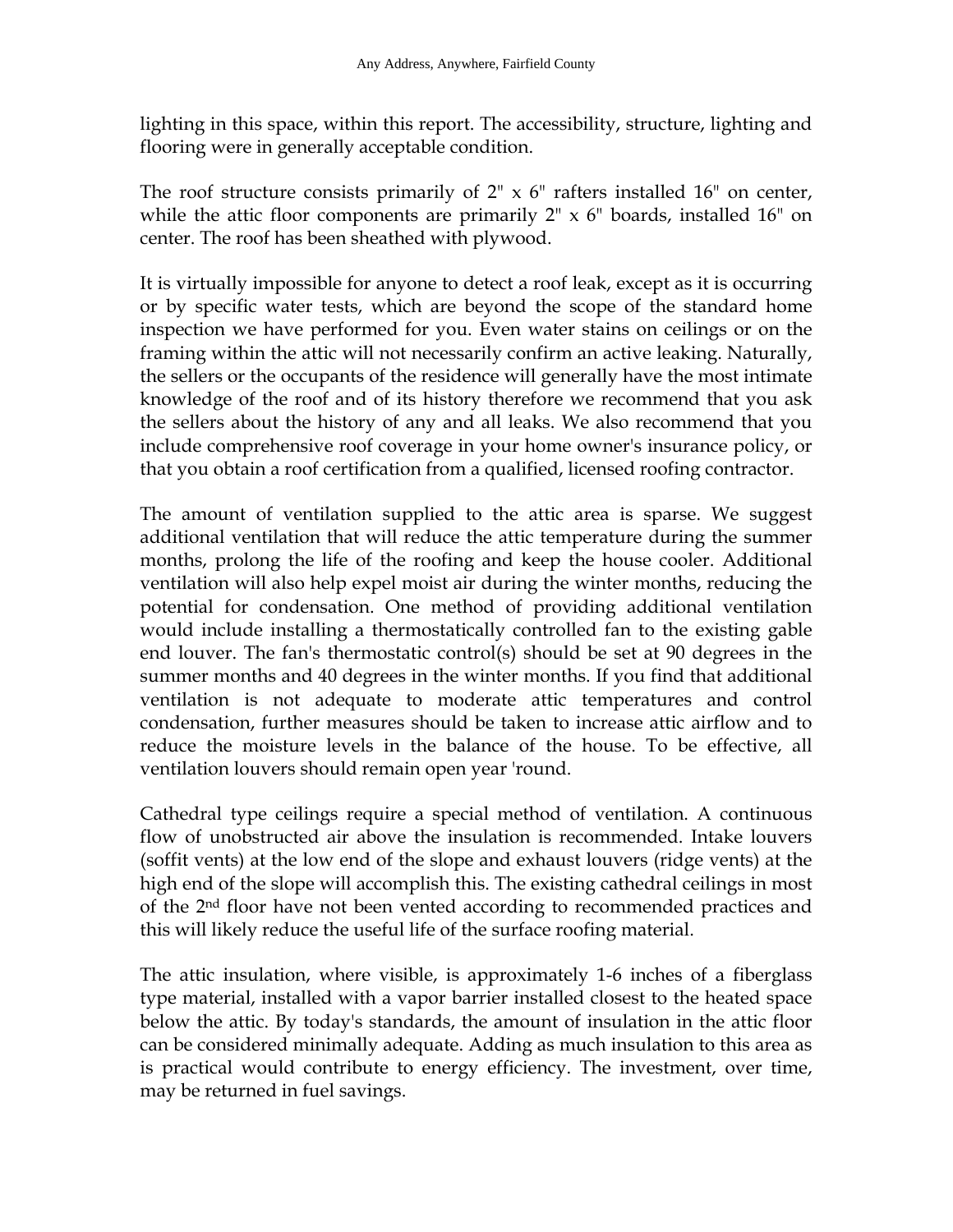The displaced insulation and areas with missing or removed insulation should be reinstalled and/or replaced as required to help allow the insulation to perform its designed function of improving energy efficiency and comfort.

A second layer of insulation, with a vapor barrier has been added to portions of the attic floor. The vapor barrier on the added layer should be removed or slit to allow any trapped moisture to escape and to allow the insulation to perform its designed function.

Insulation should not be **interest of the installed** over or in close proximity to heat- emitting objects, e.g., deficient electrical systems, exposed electrical wiring or open **interest of the set of the set of the set of the set of the set of the set of the set of the set of the set of the set of the set of the set of the set of the set of the set of the set of the set** recessed or surface mounted light fixtures or exhaust flues of heat- **producing devices**. Heat-emitting objects like these, covered by or in contact with insulation, may represent a



potential fire hazard. Remove the insulation as necessary (see photo for example in this attic).

For added energy conservation, build an insulated cover for the ceiling hatch.

A wealth of information about making your house more energy efficient is available on the Internet @ http://www.eere.energy.gov/. We recommend that you read the "Energy Savers Tips on Saving Energy and Money at Home" brochure contained at that address. Information about insulation "values" can be found on our internet web site: www.totalhomeinspection.com.

Consider the addition of some lighting and more floored areas in the attic space to make the area even more suitable for storing your belongings.

We recommend that you install "collar ties" (rafter bracing) to help counteract the roof's tendency to spread at the walls attached to the rafters. These collar ties should be installed by a qualified contractor that is familiar with framing techniques.

## **GARAGE**

The detached, multi-car garage has a concrete floor. The modified, post-andbeam structure has wooden walls and a wooden ceiling.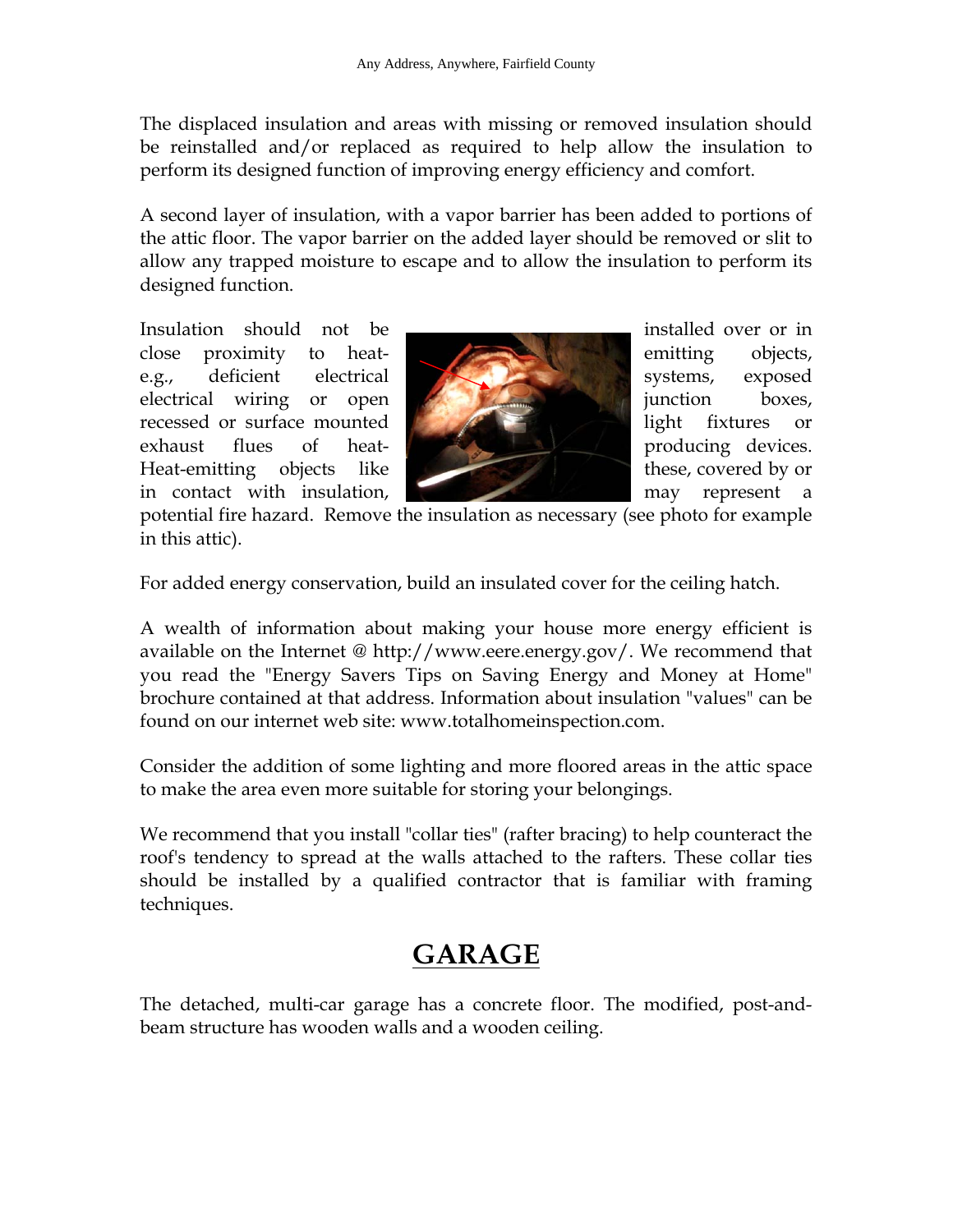Due to the locations of the considerable amount of stored materials/belongings in the garage, we were unable to definitively verify its condition (see photos





The garage has been fitted with two electrically operated, overhead doors and one, manually operated, sliding door. The doors were spot tested and found to be in proper working condition, with the safety reversing functions of the two electrically operated, overhead doors functioning adequately to help prevent entrapment. The doors' reversing actions should be tested frequently and kept in good working order for your safety.

Evidence of past (active?) leaking was observed around the sliding door (see photo). The source of the leaking should be determined and repaired to help ensure a weather tight seal and to help prevent damage to the garage structure



## **INTERIOR ROOM COMMENT**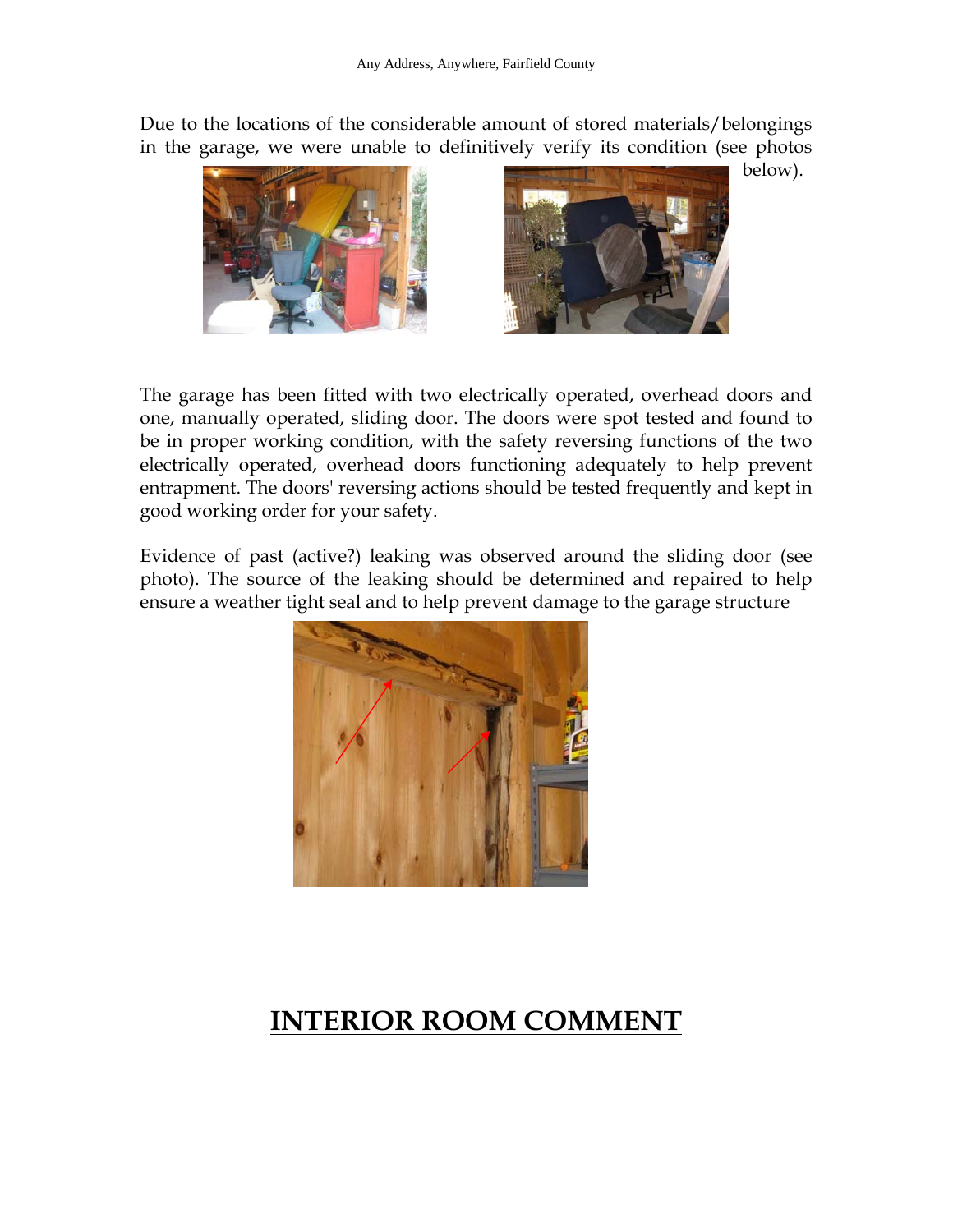The interior rooms were checked for major flaws. In addition, ceilings and walls were checked for past leak sites and for significant cracks. Floors were checked for significant humps or severe pull-aways. Windows were checked for cracked panes and a representative number of windows, doors, light switches and electrical outlets were tested for their operating characteristics. The appliances were spot tested, on a limited basis, to see that they operated at the time of this inspection. Due to the mercurial nature of household appliances, the home inspection we conducted for you does not, in any respect, warranty or guarantee their condition.

Assessing the drafting ability of fireplace and heating system flues is beyond the scope of the home inspection as defined by the governing "Standards of Practice & Code of Ethics", therefore no evaluations or representations are made as to the drafting performance of any such flues.

Please refer to following general notes and room-by-room findings for additional maintenance and repair items.

#### *GENERAL NOTES*

Properly refitting the rear entrance to the screened in porch door and the front right bedroom closet doors, for example, will enhance ease of use and permit them to close fully and latch closed.

Properly adjusting the striking components of the rear center bedroom closet doors will help permit them to latch closed.

To increase the energy efficiency of the front entrance door, add weatherstripping to the perimeters of the door and its frame.

Ideally, washing machines should have a drain and a pan installed under them to help prevent flooding in the event of spills, leaking or malfunction. We think it is a good idea to change the washing machine's rubber water supply hoses to the more durable, braided, steel type and to turn off the water supply to the washing machine after each use. This will help prevent damage in the event that the water supply hoses break, tear, crack or split. Further, we recommend that you install a continuous solid, smooth wall, metal dryer vent pipe because it is less vulnerable than its flexible counterparts to the lint and heat generated by the clothes dryer's exhaust. Clothes dryer exhaust hoses/pipes should be cleaned regularly for your safety.

The ceiling in the finished basement appears to have been patched. We recommend that you inquire with the seller as to the reason for the patching,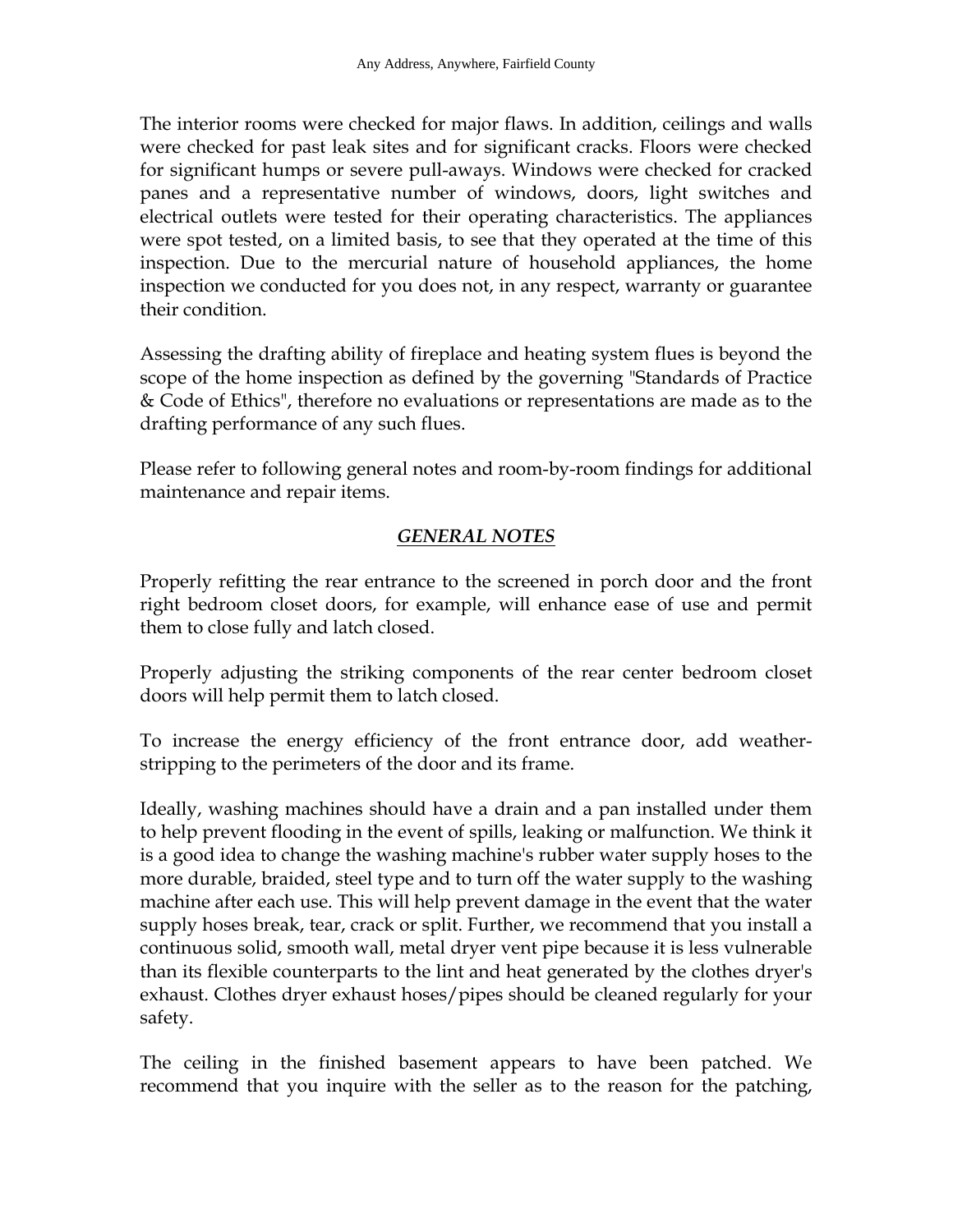when it occurred and what measures were taken to help ensure that re-patching will not be required in the future.

We recommend installing a handrail at the basement steps for your convenience and safe passage.

We recommend installing safety glass for the window in the stairwell to the second floor for your safety, in the event of accidents involving the window.

We recommend installing an exhaust fan in the 1<sup>st</sup> floor left side, hallway bathroom to help remove moisture from its general area.

Maintain the bathroom area tiles as required to help ensure a watertight seal and to help prevent water infiltration and damage to the walls, the floors and their respective substrata.

All sink top-to-wall or splash plate joints and all counter top-to-wall or splash plate joints should be kept grouted or caulked as required to help ensure a watertight seal at these seams and to help prevent water infiltration and damage to the adjacent walls, the floors and their respective substrata.

There were light switches throughout the house that we were unable to determine purposes for, for example in the right side bedroom, in the kitchen, in the 1st floor entrance area, in the 1st floor hall bathroom. If practical, we recommend that you ask the seller to walk you through the house and familiarize you with the purpose for all wall switches and any nuances within the house to help make your transition to home ownership more pleasant and convenient.

There were lights that did not illuminate, for example in the front right office/bedroom, in the 1st floor entrance area and in the finished basement (bulbs?). We recommend that you inquire with the seller as to whether these lights and all other lights in the house, garage, on the exterior of the house and on the grounds will illuminate at the time of your pre-closing walk-through of the premises.

Due to the basement, masonry fireplace flue's configuration in the chimney structure our inspector was unable to evaluate its entire length. We recommend that you confirm the flue's condition, clearance and safety prior to using the fireplace.

According to our inspector's testing device, the outlets master suites bedroom (right side wall and rear right wall) were mis-wired. The hot wire and neutral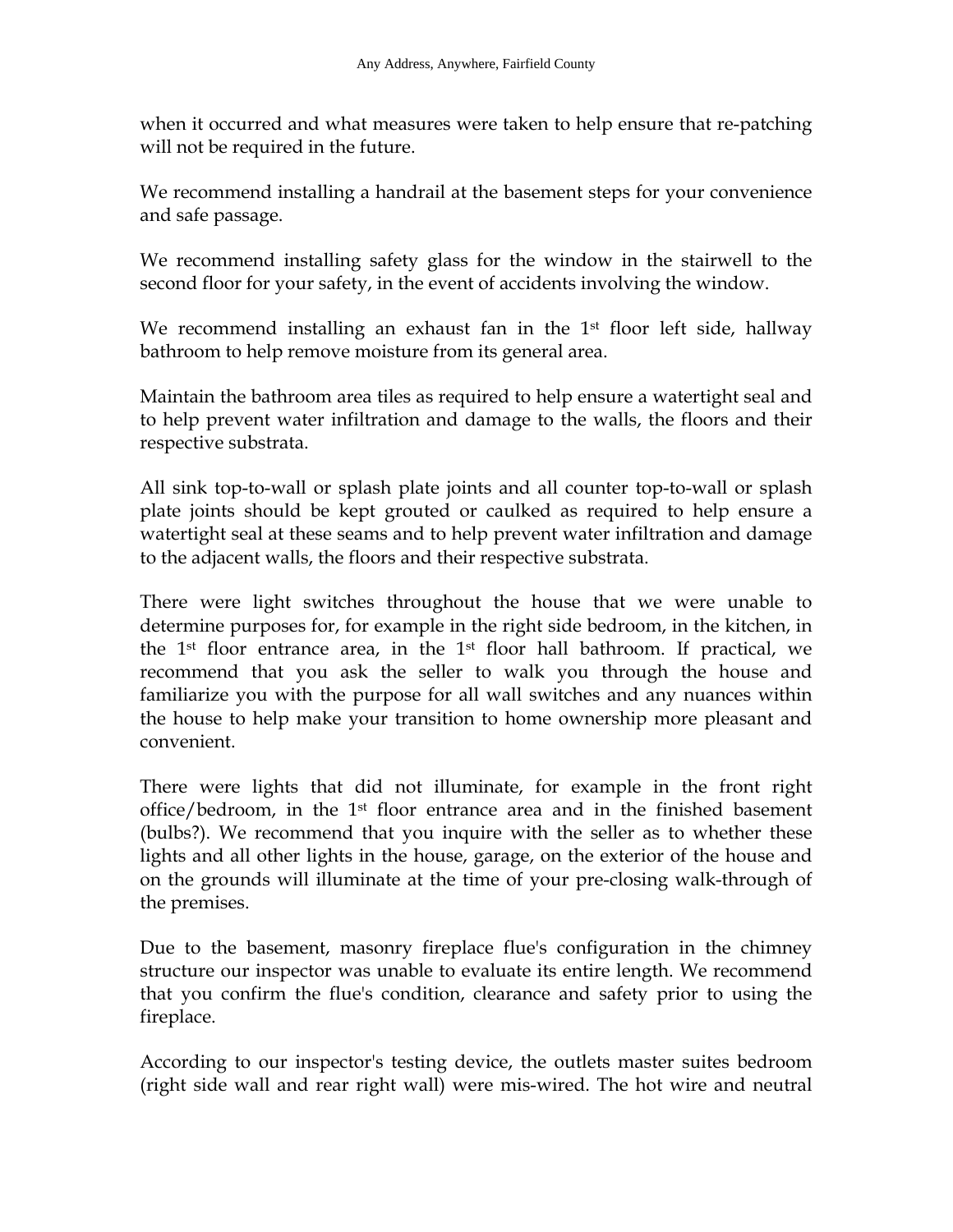wire were reversed ("reversed polarity") at the outlet connections to the electrical system. A qualified person should rewire the outlets for your safety.

Evidence of rodent activity was observed in the garage, in the attic and in the basement. From our observation of droppings and bait/traps we cannot determine if there has been an occasional rodent in the home or if there has been a rodent infestation. We recommend that you inquire with the current owner about any previous rodent infestation and what actions have been taken to control this condition. If the owner is unaware of this condition, then a rodent inspection by a qualified exterminator is recommended.

We recommend that you install doorstoppers where appropriate to help prevent damage to walls, trim and other components of the house that the doors could damage.

Due to the lack of an extension winding rod/mechanism, our inspector was unable to operate the skylights therefore no evaluation of the skylights, their components or their functionality will be included in this report.

We recommend that you install protective, waterproof curtains over the windows in the tub area of the 2<sup>nd</sup> floor hall bathroom and the stall area of the 1<sup>st</sup> floor hall bathroom to help prevent damage to the windows and their wooden components.

#### *2nd FLOOR*

| Rear Center Bedroom: | Replace the missing ceiling vent cover to help allow<br>the forced air system to function as designed.                                                                                                                                                                                                                                 |
|----------------------|----------------------------------------------------------------------------------------------------------------------------------------------------------------------------------------------------------------------------------------------------------------------------------------------------------------------------------------|
| Master Bathroom:     | Our inspector was unable to operate the steam<br>shower or the jetted tub therefore no evaluation of the<br>jetted tub or the steam system, their components or<br>their functionality will be included in this report.<br>Confirm their functionality with the seller and request<br>that he/she instruct you on how to operate them. |

 The toilet continued to "run" after it was flushed. A qualified person should make the necessary repairs to help prevent undue stress on the septic system and for better water conservation.

#### *1st FLOOR*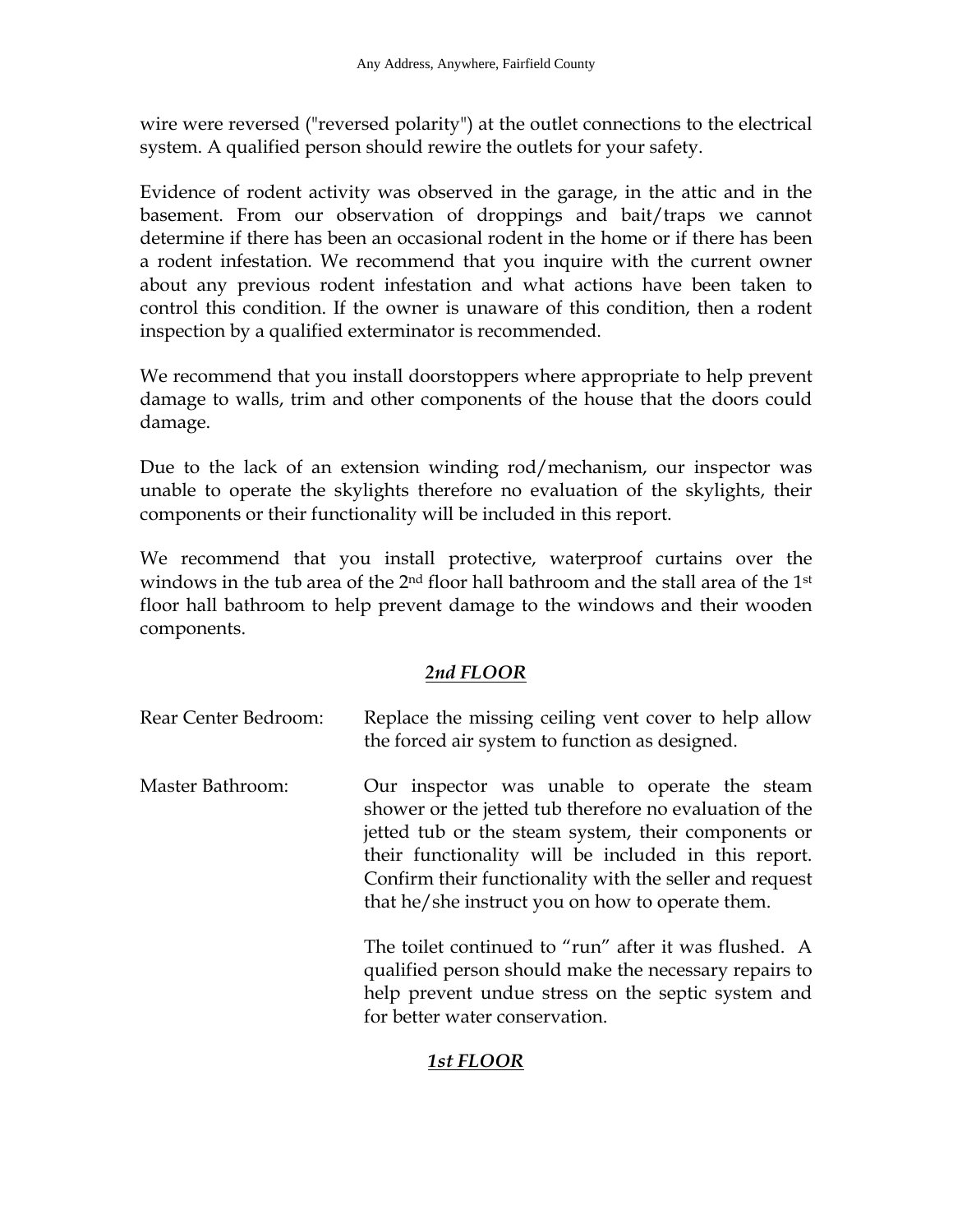- Living Room: The visible portions of the masonry fireplace and its components were in generally acceptable condition. The fireplace/chimney components require cleaning prior to further use of the fireplace for your safety.
- Right Side B/R-Office: Rot was observed on the rear windowsills and trim in the area of the windows. The cause for this condition should be determined and repaired to help prevent further damage and possibly attracting wood destroying insects.

Replace the missing outlet cover for your safety.

Kitchen: Replace the missing cold water supply pipe shut-off valve handle under the sink for your safety and convenience.

> Our inspector was unable to determine the purpose for the gauge on the side of the cabinetry ("LOCATOR"). Inquire with the seller as to its purpose.

Front Left Side Bathroom: The cause for the leaking beneath the sink should be determined and repaired to help prevent continued leaking and consequential damage (see photo of drip).



 The shower stall seams should be resealed to help prevent seepage and consequential damage.

#### *BASEMENT*

Finished Area: Repair the damper door handle as required for your safety and convenience.

> The exposed heat pipes should be insulated/covered to allow the system to function at peak performance levels.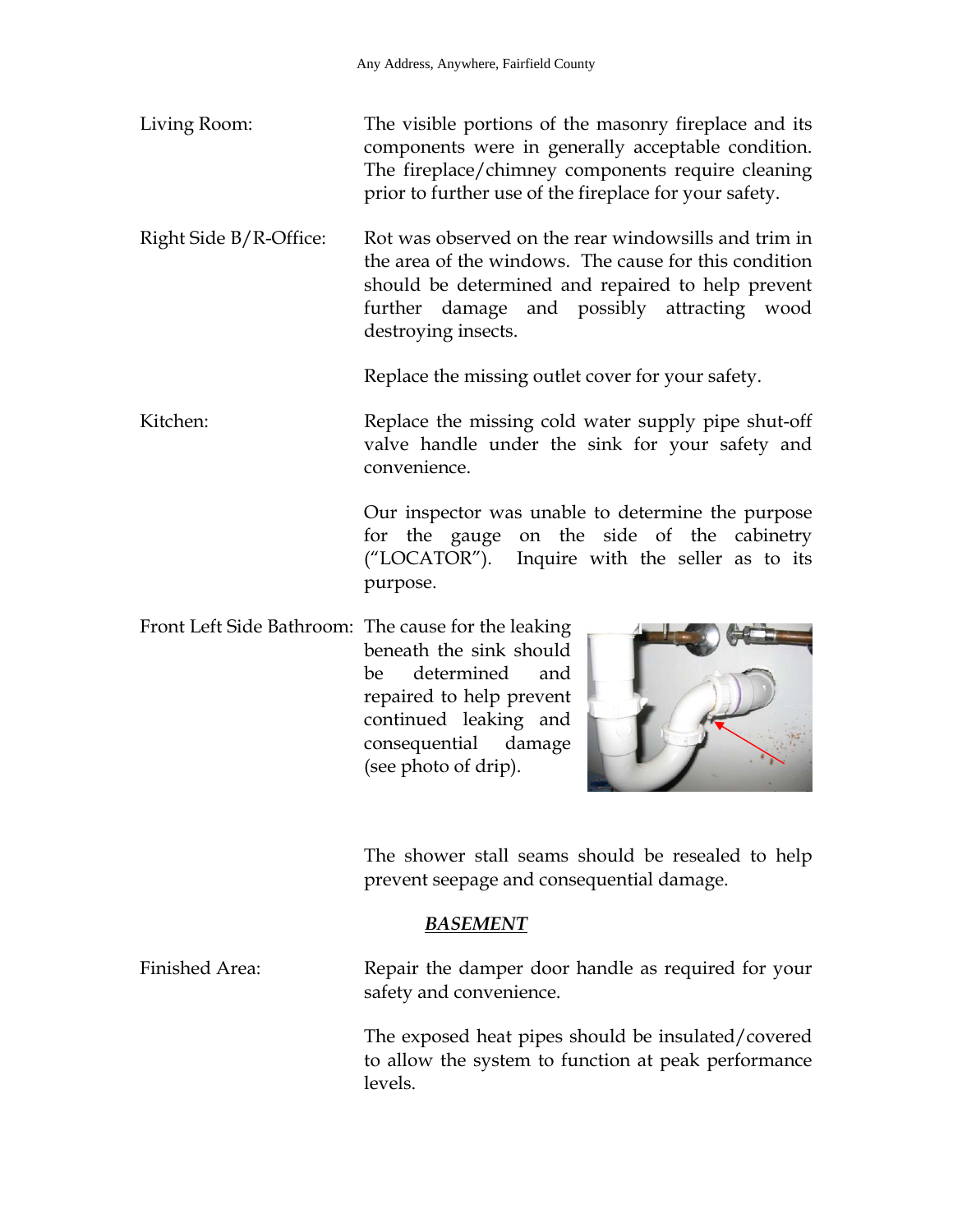At your discretion, replace the missing closet doors.

Replace the missing outlet cover for your safety.

## **CLOSING COMMENTS**

This house visually appears to have been adequately built and maintained. It does need repairs, modifications and homeowner-type maintenance as mentioned throughout the report. The cost of repair for any of the items or conditions mentioned in this report should be estimated by local, reputable contractors, prior to closing, so that you, the buyer, are fully aware of all costs. It's a good idea to clean and polish all glass, hardware, plumbing fixtures and any tiled walls and floors prior to occupancy. Try to obtain operating instructions and guarantees for all mechanical equipment and appliances such as the cook top, ovens, fans, dishwasher, heating and cooling systems, indirect water heater, well pump, etc.

At your request, a radon monitor was placed in this home at the time of your inspection, in a closed house environment. The results of this testing will be forwarded to you in approximately three (3) days via email. It should be noted that this short-term testing was performed for screening purposes only, because future results will be affected by different weather conditions and by the seasons. We recommend testing the radon in air level on a regular basis to determine the long-term exposure to radon gas in your home. *TOTAL HOME INSPECTION* cannot be responsible for maintenance of E.P.A.-prescribed closed house conditions during a radon test. Should you have any questions, *TOTAL HOME INSPECTION'S* National Radon Safety Board (NRSB) certified, Radon Measurement Specialist can be reached by telephoning (203) 966-8801.

Determining the presence or absence of mold, pathogenic and/or toxic substances inside or outside the dwelling is also beyond the scope of the standard home inspection we have conducted for you. All references to or omissions of references to mold, pathogenic and/or toxic substances inside or outside the dwelling must not be construed as an authoritative evaluation or identification by *TOTAL HOME INSPECTION*. In this regard, please note that mold follows water/moisture and water follows gravity, consequently any area that is moist, wet or damp or is in proximity to or below an area that has had past leaking or exposure to moisture or water has the potential for mold growth and amplification. The determination to have a mold test or evaluation performed or to correct an identified mold condition is entirely yours, and should be done based upon the full scope of information available to you through your own due diligence. For some basic information on mold, visit the E. P. A.'s web site at www.epa.gov/iaq/molds/moldguide.html.